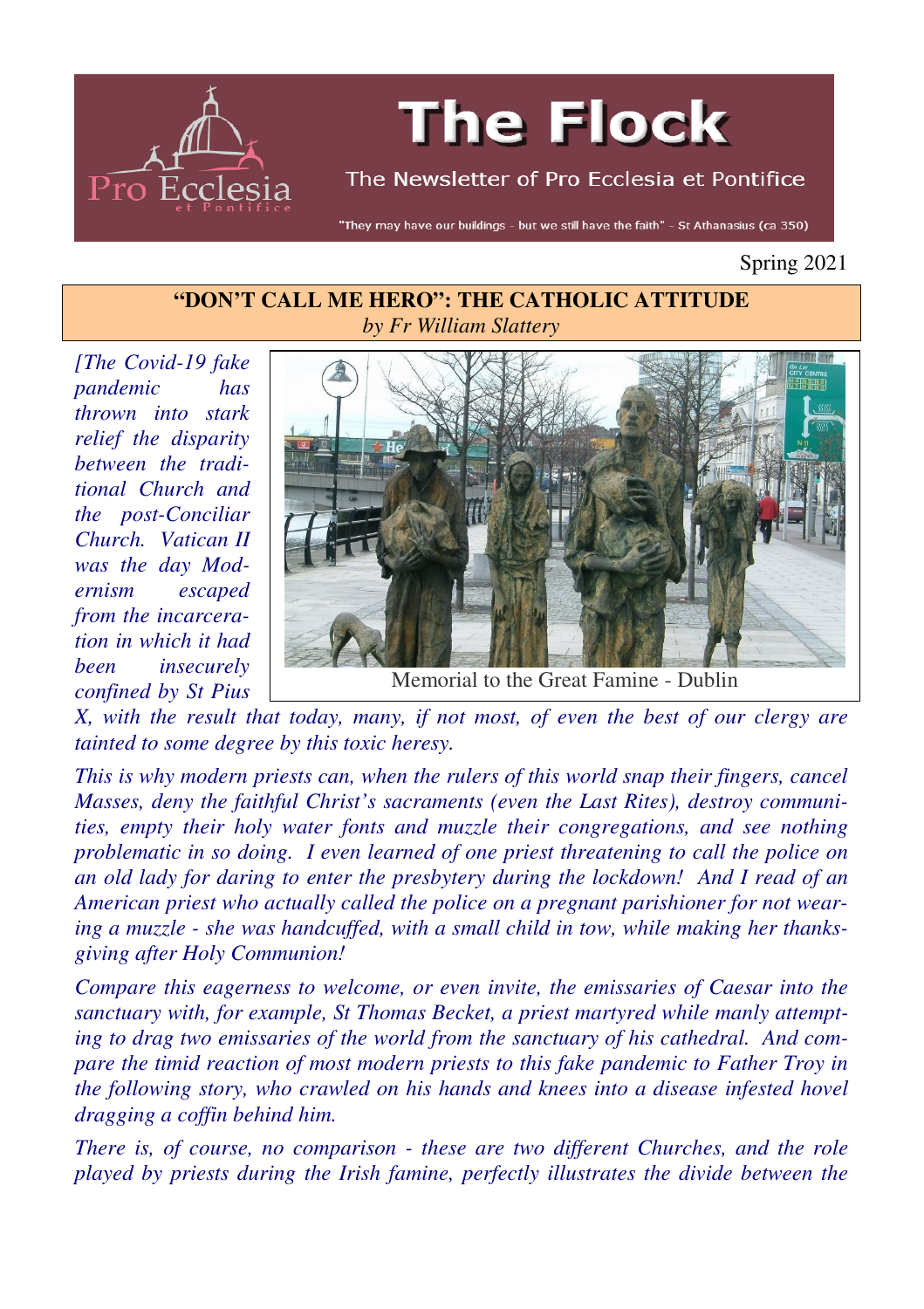*Church of yesterday and the post-Conciliar Church, and underscores how Modernism has emasculated many of even the best of our clergy.* 

*There have of course been, as always, inspiring exceptions, priests who risked much to continue to offer Mass clandestinely and who placed little or no restrictions on the faithful. They did so fully aware of the danger of betrayal, because Judas will sadly always be part of the mystery of salvation. But God is good, and the net result of this winnowing of the wheat from the chaff has been that some traditional priests have seen their congregations increase by over 100%. - ED]*

The most recent well-documented account of the attitudes and actions of priests during an epidemic occurred during the most devastating famine to hit Europe since the fifteenth century: the "Great Famine" in Ireland between 1845–1850. According to Amartya Sen, the Harvard historian of famines, "[in] no other famine in the world [was] the proportion of people killed as large as in the Irish famines of the 1840s."<sup>1</sup> The cause was a blight that destroyed the potato crop—the staple food for three million of the nation's 8.5 million people - killing one million persons by starvation and related diseases of fever, diphtheria, cholera, smallpox, dysentery and influenza and forcing another million into exile.

When the famine struck, the Irish parish priests, though few in number and with minimal resources, rose to the occasion, acting according to their identity as spiritual fathers.<sup>2</sup> Their heroism was repeatedly recognized by their political enemies. As a British government official seeking to alleviate the effects of the famine wrote at the time, "all the Roman Catholic curates . . . are labouring like tigers for us, working day and night . . . [without them] we could not move a stroke."<sup>3</sup> Even a revolutionary movement, the Young Irelanders, although bitter about the Church's refusal to side with them, stated – somewhat hyperbolically – that the priests had cared for the people of their parishes "with a devotion unsurpassed in the annals of martyrdom".<sup>4</sup>

<sup>&</sup>lt;sup>1</sup> Amartya Sen (lecture at New York University, 1995), quoted in Cormac Ó Gráda,Black '47 and Beyond: The Great Irish Famine in History, Economy and Memory (Princeton, N.J.: Princeton University Press, 1999), p. 3.

 $^2$  There were only 2,393 priests in parishes in Ireland in 1845: 1,008 pastors and 1,385 assistant pastors ("curates"); see A. Kerr, A Nation of Beggars? Priests, People and Politics in Famine Ireland, 1846–1852 (Oxford: Oxford University Press, 1995), p. 48. According to estimates based on the first religious census taken in Ireland by the British government in 1834, Catholics in 1841 were nearly 81 percent of the total population while the combined Protestant total made up most of the remaining 19 percent—i n round figures, 6,500,000 Catholics out of the total population of 8,175,000; see "First Report of the Commissioners of Public Instruction, Ireland", Parliamentary Papers 33, no. 45 (1835)

<sup>&</sup>lt;sup>3</sup> Lord Monteagle to Bessborough, October 1, 1846, Monteagle Papers, MS 13, 396, National Library of Ireland, quoted in Kerr, Nation of Beggars, p. 48. Italics mine. Lord Monteagle had been Chancellor of the Exchequer in the British government from 1835 to 1839.

<sup>4</sup> Nation, July 24, 1847, quoted in Kerr, Nation of Beggars, p. 61. Italics mine.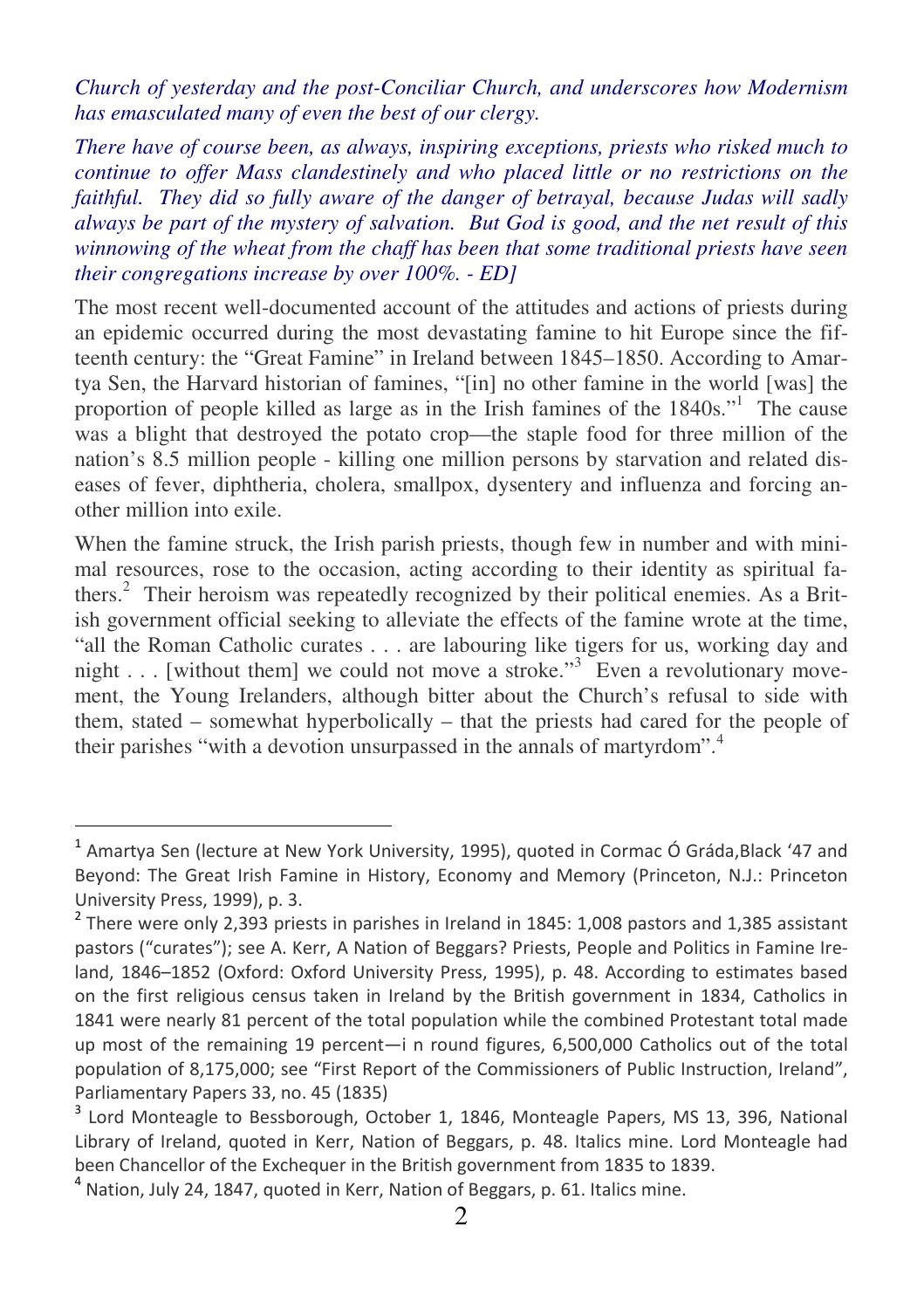Although they did as much as possible to alleviate the famine itself and its associated epidemic, the Catholics of Ireland wanted above all that their priests act as priests: to give them Holy Communion, hear their confessions, anoint them at their last hour, and remind them of Heaven. As Father Bernard O'Reilly, who accompanied his compatriots to exile in North America on the "coffin-ships" remarked, they wanted "the supreme consolation of an Irish Catholic – the last rites of his Church."<sup>5</sup>

One priest, Father Hugh Quigley of Killaloe, narrated his daily existence at the peak of the famine as follows:

"We rise at four o'clock— when not obliged to attend a night call— and proceed on horseback a distance from four to seven miles to hold stations of [the sacrament of] confession for the convenience of the poor country people who . . . flock in thousands . . to prepare themselves for the death they look to as inevitable. At these stations we have to remain up to five o'clock p.m. administering both consolation and instruction to the famishing thousands. . . . The confessions are often interrupted by calls to the dying, and generally, on our way home we have to . . . administer the last rites . . . to one or more fever patients. Arrived home, we have scarcely seated ourselves to a little dinner when we are interrupted by groans and sobs of several persons at the door crying out, "I am starving", "if you do not help me I must die", and "I wish I was dead". In truth the priest must either harden his heart against the cry of misery or deprive himself of his usual nourishment to keep victims from falling at his door. After dinner or perhaps before it is half- over - the priest is again surrounded by several persons, calling on him to come in haste - that their parents, or brothers, or wives, or children are "just departing". The priest is again obliged to mount his jaded pony and endeavour to keep pace with the peasant who trots before him as a guide through glen and ravine and over precipice to his infected hut. This gives but a faint idea of the life of a priest here."<sup>6</sup>

A newspaper account described another priest's schedule: *"On last Sunday and Monday week, the broken-hearted clergyman had to drag his own tottering limbs, with scarce an interval of rest, from one corpse to another. In the three subsequent days, exhausted, overcome, feeble and faint, he had still to continue his attendance on the dying; to pass continually from townland to townland; to look on corpse after corpse, to behold, renewed over and over, all the agonies and horrors."<sup>7</sup>*

Alongside all of this, priests often ended up performing the gruesome role of ensuring that the corpses were buried in coffins. People dreaded that they or their relations would be buried without a coffin, and it often fell to the priest to procure coffins, to

<sup>&</sup>lt;sup>5</sup> Quoted in, Donal A. Kerr, "The Catholic Church and the Great Irish Famine", March 7, 1997 lecture, online at http://www.vincenter.org/97/kerr.html

<sup>&</sup>lt;sup>6</sup> Kerr, Nation of Beggars, p. 42.

 $<sup>7</sup>$  Limerick and Clare Examiner, May 17, 1849. Quoted in the article "Father Thomas Moloney</sup> Pleaded for His Starving Flock", Irish Identity, accessed January 20, 2015,

http://www.irishidentity.com/stories/molony .htm, courtesy of Matthew Lynch and Austin Hobbs, of Clare Champion.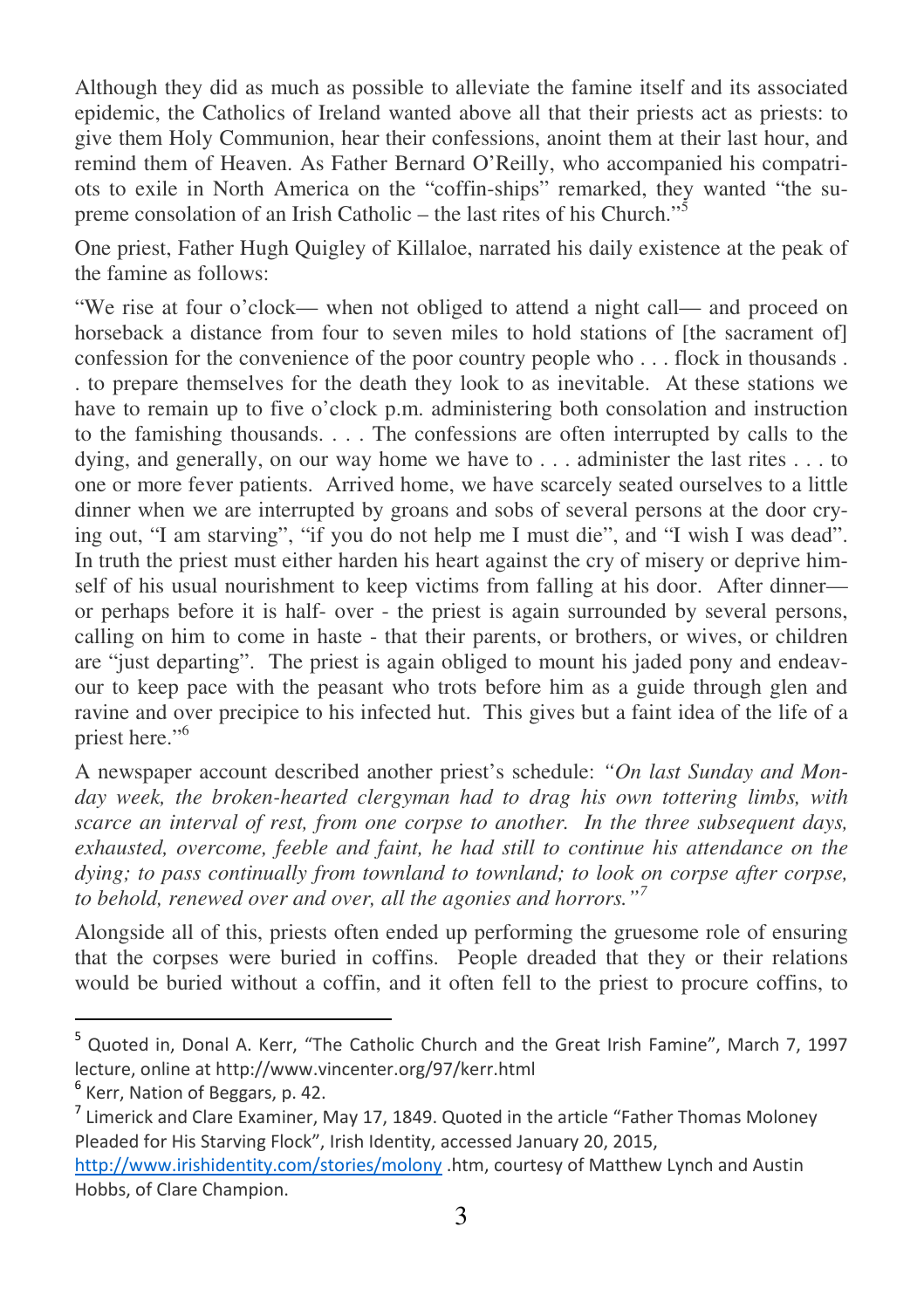coffin the dead, and to bury, Tobias-like, the victims of the pestilence.<sup>8</sup> Father Troy of Skibbereen, County Cork narrated such an incident on January 10, 1847:

*"I went to the hut…provided with a coffin – had to creep in on my hands through an opening. The lifeless and putrid corpse was reclining against the wall…The poor wife and one of the children endeavoured to get to their knees (they could not stand) to help me to coffin his remains, but I had to beg of my curate to help us." Father Thomas Quinn in County Clare told how: "I had, together with my curate, Rev. Mr. Reid, to convey by torchlight two successive nights, the remains of two persons who were abandoned by their own immediate family and friends."<sup>9</sup>*

The situation of the clergy in many parts of Ireland was similar to that described in this letter: *"The priests are absolutely exhausted having to attend so many sick calls and in many instances are obliged to walk, their horses being unable to carry them through want of sufficient feeding and the priest not getting as much as would purchase oats for his horse."<sup>10</sup>*

Some priests, perhaps many, even gave away most of their few personal belongings:

When the terrible scourge of the famine descended upon his [Father Timothy Kelly's] parish from 1845 to 1847, his reaction to the prevailing distress was what one would expect of the pastor and the man sprung from the people. He was in every sense the father of his flock. He organized the provision of meals for the numbers who were starving and when every resource failed he sold all he had, even his horse, to buy food for his people. $^{11}$ 

It was no surprise, therefore, that as the famine devoured the country many of the clergy became almost as poor as beggars, without decent clothes or even a pair of shoes; indeed, some were almost starving. As a government inspector reported: *"In some instances where priests were confined with fever, I found in their cabins nothing available beyond stirabout [a kind of porridge] . . . . There was no tea, no sugar, no provisions whatever; in some of their huts the wind blew, the snow came in, and the rain dripped."<sup>12</sup>*

<sup>&</sup>lt;sup>8</sup> Donal A. Kerr, A Nation of Beggars?: Priests, People and Politics in Famine Ireland, 1846-52 , Oxford University Press, 1995, p.38.

<sup>&</sup>lt;sup>9</sup> Ibid., p.39.

<sup>&</sup>lt;sup>10</sup> Letter of Bishop Egan of Kerry to Renehan, April 22, 1846, Renehan papers, MCA, quoted in Kerr, Nation of Beggars, p. 170.

<sup>11</sup> Account of the pastorship of Fr. Timothy Kelly, parish priest of Cooraclare and Kilmihil during the Great Famine, in Peter Ryan, History of Kilmurry Ibrickane (Old Kilfarboy, County Clare: Old Kilfarboy Society, 2002).

Count P. E. de Strzelecki, agent for the British Association's relief scheme in a letter to Clarendon, August 26, 1848, in Report and Minutes of Evidence of the Select Committee of the House of Lords on Irish Poor Laws, May 4, 1849, vol. 16, 979–80, quoted in Kerr, Nation of Beggars, p. 171.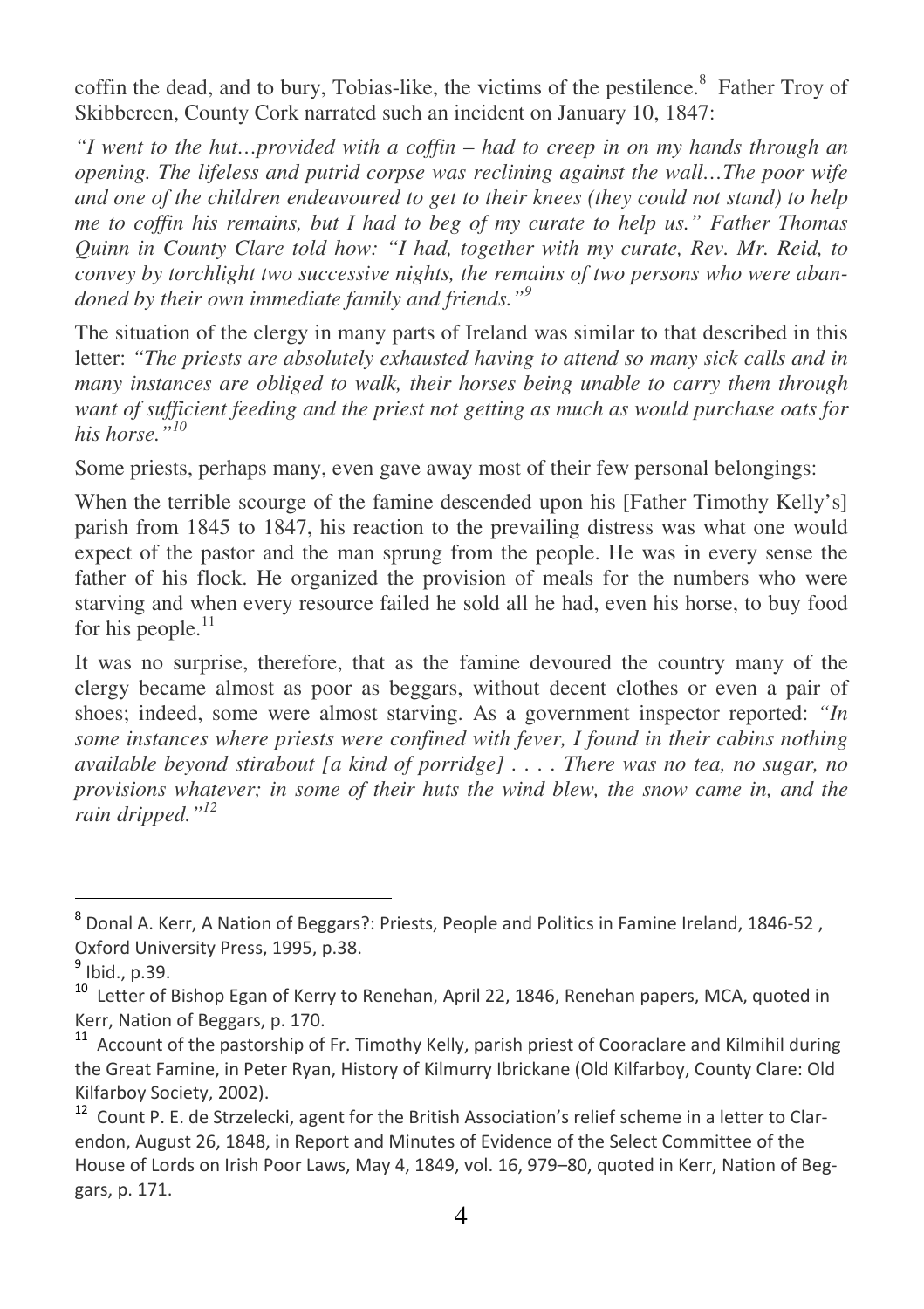Moving constantly amid deadly disease and corpses took its toll among these valiant men. From 1847 to 1852 eight bishops died, some at least from famine fever. The highly documented authoritative work, by Donal Kerr entitled The Catholic Church and the Famine (Columba Press, 1996) states, *"Many priests, religious brothers and nuns certainly died as a result of the Famine".* Another historian stated: 'In 1847 at least thirty-six priests died of fever, sixteen of them during the month of May.'<sup>13</sup> Six priests died in Kerry. Of the sixty-four priests in the diocese of Kilmore, seven died in 1846- 1847; at least seven in County Cork by June 1847; five died in the diocese of Killaloe in 1847-1848.

A Gaelic song of Famine times refers to a priest crossing the Atlantic from Galway Bay to Baltimore in the winter of 1847 or 1848, accompanying some 200 Irish, young and old: "Bhí sagart beannuí a labhair ó chroí linn gur thug sé saor sinn go Baltimore [A holy priest was there to speak from the heart with us, and he brought us safe to Baltimore].

Of some 100,000 Irish that sailed to Canada in 1847, about one out of five died from disease and malnutrition. The ships bearing the Irish to Canada in 1847 were authentic "coffin ships": thousands died either on board or upon disembarking at Grosse Île, a quarantine island in the middle of the Saint Lawrence River in Canada, where at least 5,500 died.

When the ships came ashore with their "ghastly yellow looking spectres", priests were waiting for them with food, medical supplies and the sacraments. A Celtic cross on the island commemorates forty-four priests who attended the immigrants. They paid the price there and elsewhere for their dedication: on Grosse Île twenty priests were infected with famine fever and six died; in Montreal, seventeen Grey nuns and seven priests succumbed; in Toronto, Bishop Michael Power (1804-1847) perished of typhus. $^{14}$ 

These priests did not regard themselves as heroes. This was all done in the line of duty; a matter of fulfilling what they had sworn to God to do when they touched the chalice and prostrated themselves on their day of sacred ordination; a matter of giving their people what was due to their people by sacred right.

They knew the Tradition: this had always been the attitude of priests from the lethal smallpox epidemic that swept through the Roman Empire during the years 165-180. It was the attitude of the thirty-eight-year-old archbishop, Charles Borromeo, when the bubonic plague struck Milan in 1576. He spared no expense and risked every danger in caring for the suffering - and probably paid for it by hastening his own death due to intermittent fever eight years later on November 4, 1584. Mark Twain, describing him

<sup>&</sup>lt;sup>13</sup> T.P.O'Neill, 'The Catholic Clergy and the Great Famine in Reportarium Novum, 1956, (1), p. 463.

<sup>&</sup>lt;sup>14</sup> See the documentary drama, Death or Canada: the story of the Irish Famine and its impact on Toronto in 1847 wherein the heroism of Bishop Power is portrayed.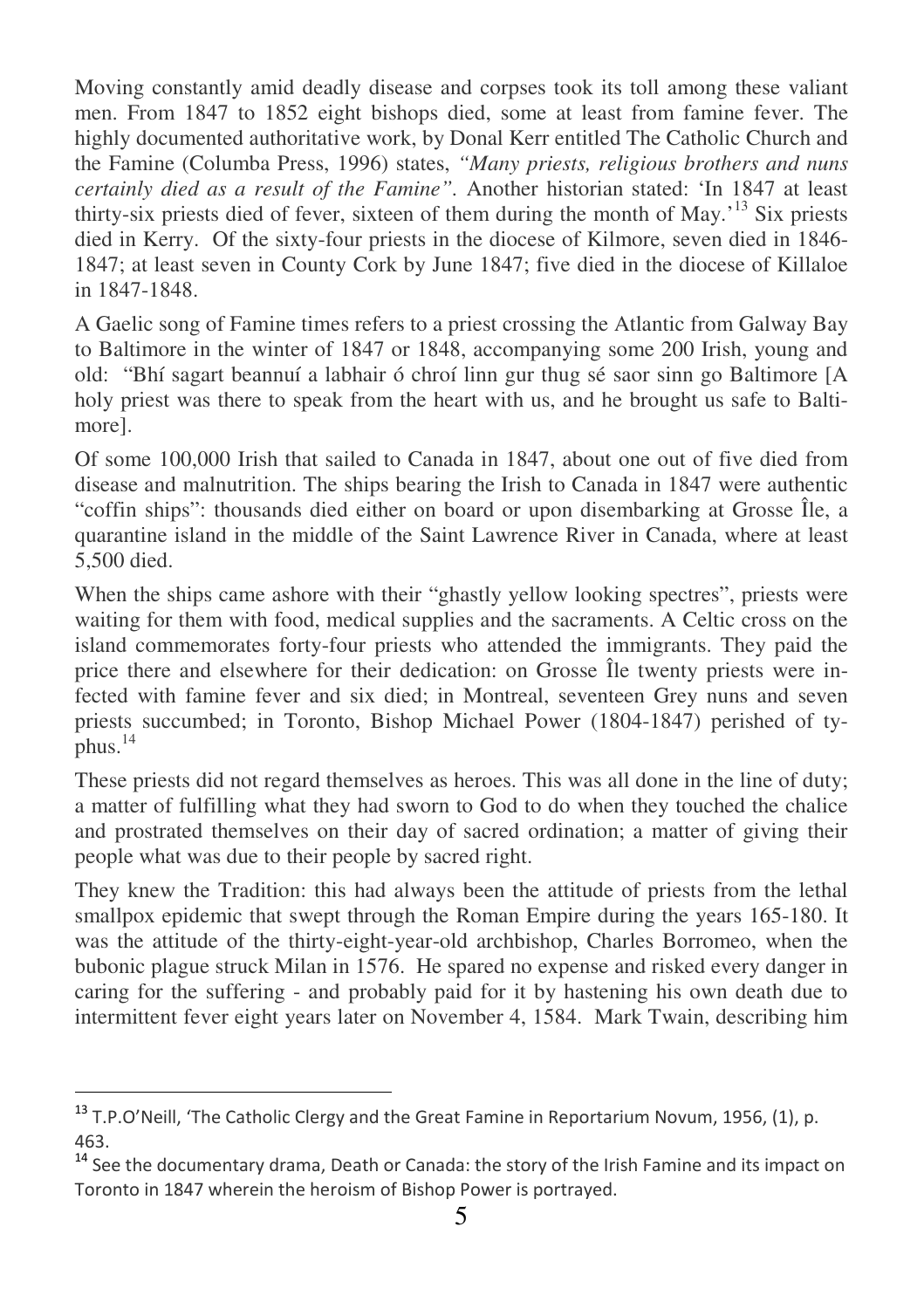as he moved calmly amid the terrified people, was describing the Irish priests during the Famine and all the other priests through the ages:

*"He was brave where all others were cowards, full of compassion where pity had been crushed out of all other breasts by the instinct of self-preservation gone mad with terror; cheering all, praying with all, helping all with hand, brain, and purse; at a time when parents forsook their children, the friend deserted the friend, and the brother turned away from the sister while her pleadings were still wailing in his ears."<sup>15</sup>*

During two millennia, when plague or famine struck, all priests knew the Catholic attitude – the only possible one–regarding the administration of the sacraments, as confirmed by the Council of Trent with all the nuances and subtleties of theology: the Sacrifice must be present and the sacraments must be given because both are necessary.

An attitude alive and vigorous because the Catholicism of two millennia of Tradition was vibrant.

Tradition, the *"Ring of Fire"! "'Take now this Ring,' he said; 'for thy labours and thy cares will be heavy, but in all it will support thee and defend thee from weariness. For this is the Ring of Fire and herewith, maybe, thou shalt rekindle hearts to the valour of old in a world that grows chill.'"<sup>16</sup> .* 

*The author of the above article is Fr. William J. Slattery, Ph.D, S.T.L., author of The Logic of Truth (Leonardo da Vinci, 2016) and Heroism and Genius: How Catholic Priests Helped Build – and can help Rebuild – Western Civilization (Ignatius Press, 2017).*

## **CORRECTION OF ERROR IN THE WINTER 2020/2021 FLOCK**

There was an error in the Winter 2020/2021 Flock that needs to be addressed. We stated that deaths per million in the UK on 2020 where a mere 15 up on 2019, that was not true. The error arose from using UN figures and not spotting that the figure for 2020 was a projection. Why the UN was using a projection when the UK's Office of National Statistics had published the actual figures, I have no clue.

The annual death rate for 2020 was around 10,082 per million. That figure was .06% up on 2019 which hardly constitutes a national crisis, and that figures is also lower than 54 of the last 71 years. Put another way, 3 out of 4 of the last 71 years in the UK had a higher death rate than 2020, the year that Brits of all ages, according to the Marxists activists pretending to be journalists who front the mainstream media, were dropping dead like flies from a deadly flu strain.

## **18 REASONS WHY I WON'T BE ACCEPTING THE EXPERIMENTAL COVID "VACCINE"**

By Graham Moorhouse - Developed from a blog written by Christian Elliot

# **#1: VACCINE MAKERS ARE IMMUNE FROM LIABILITY**

<sup>15</sup> Mark Twain, The Innocents Abroad, autograph edition (Hartford, Conn., 1869), pp. 231–32.

<sup>16</sup> J. R. R. Tolkien, The Silmarillion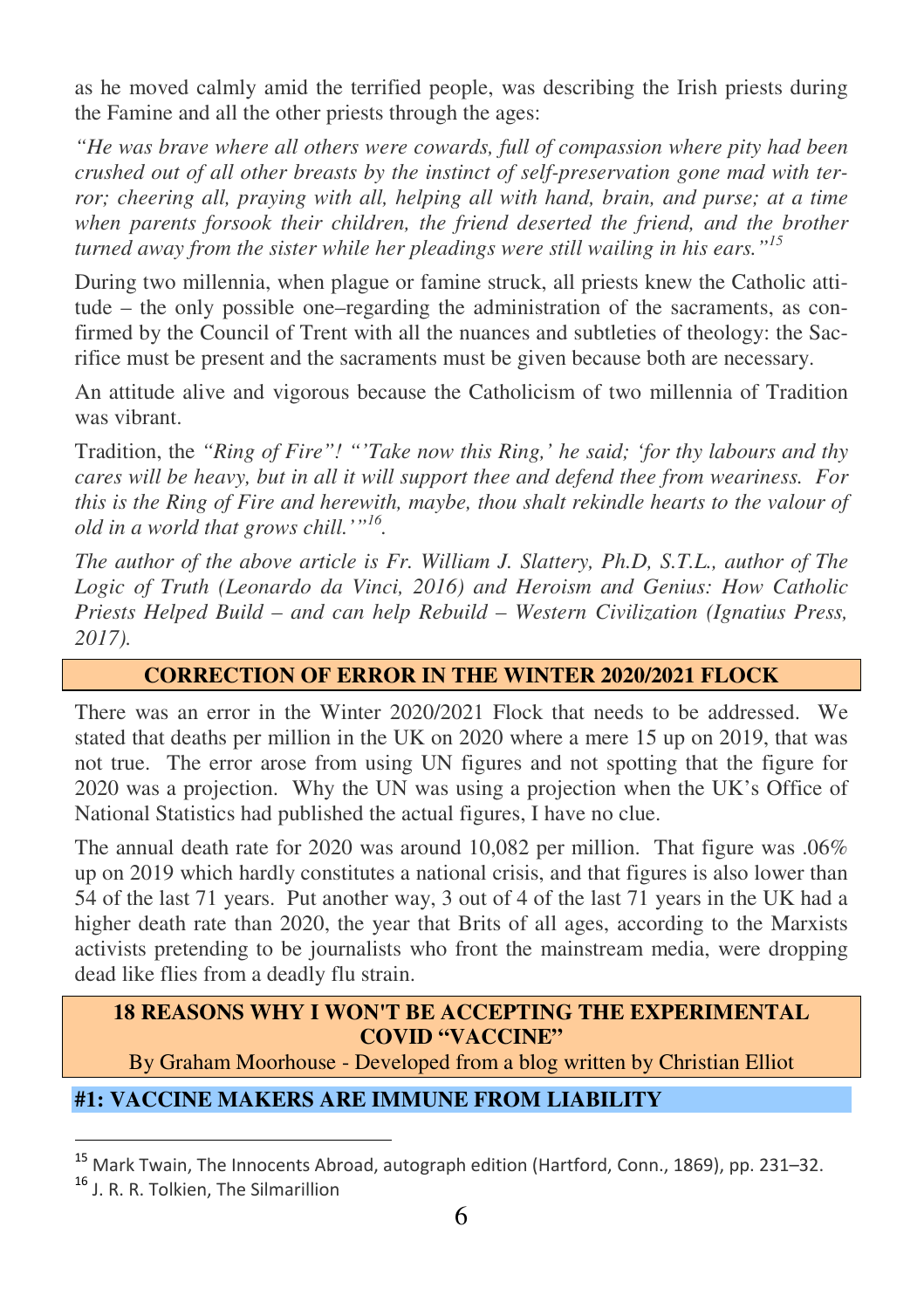The only industry in the world that cannot be sued for injuries or deaths resulting from their products, are vaccine manufacturers. First established in 1986 with the National Childhood Vaccine Injury Act, and reinforced by the PREP Act, vaccine makers cannot be sued, even if they are proved to be negligent. The Covid-vaccine makers are allowed to create a one-size-fits-all product, with no testing on sub-populations (i.e. people with specific health conditions), and yet they are unwilling to accept any responsibility for any adverse events or deaths their products cause. If a company is not willing to stand behind their products as safe, especially one they rushed to market *and* skipped animal trials, I am not willing to take a chance on their product. No liability, no trust, and here's why:

# **#2: THE CHEQUERED PAST OF THE VACCINE MANUFACTURERS**

All four companies who are making these Covid vaccines are/have either:

- 1. Never brought a vaccine to market before Covid (Moderna and Johnson & Johnson).
- 2. Are serial felons (Pfizer, and Astra Zeneca).
- 3. Are both (Johnson & Johnson).

Moderna had been trying to "Modernize our RNA" (thus the company name) for years, but had never successfully brought ANY product to market - how nice for them to get a major cash infusion from the government to keep trying. In fact, all major vaccine makers (save Moderna) have paid out tens of billions of dollars in damages for other products they brought to market when it has been alleged they knew those product could cause injuries and death: Vioxx, Bextra, Celebrex, Thalidomide, and Opioids, to name a few examples.

If drug companies wilfully choose to bring harmful products to market when they *can* be sued, why would we trust them when they bring products to market for which they cannot be sued?

In case it hasn't sunk in, let me reiterate: 3 out of the 4 Covid vaccine makers have been sued for products they brought to market even though they allegedly knew injuries and deaths would result.

- **Johnson & Johnson** has lost major lawsuits in 1995, 1996, 2001, 2010, 2011, 2016, 2019<sup>17</sup>. J&J's vaccine also contains tissues from aborted babies - the tissue is harvested from the baby while it is still alive.
- **Pfizer** has the distinction of the biggest criminal payout in history. They have lost so many lawsuits it's hard to count. You can check out their rap sheet here<sup>18</sup>. Maybe that's why they are demanding that countries where they don't have liability protection put up collateral to cover vaccine-injury lawsuits<sup>19</sup>.

<sup>&</sup>lt;sup>17</sup> https://childrenshealthdefense.org/defender/johnson-johnson-why-trust-vaccine/

<sup>18</sup> https://www.mp-22.com/vax

 $19$  https://bit.ly/3g3buS0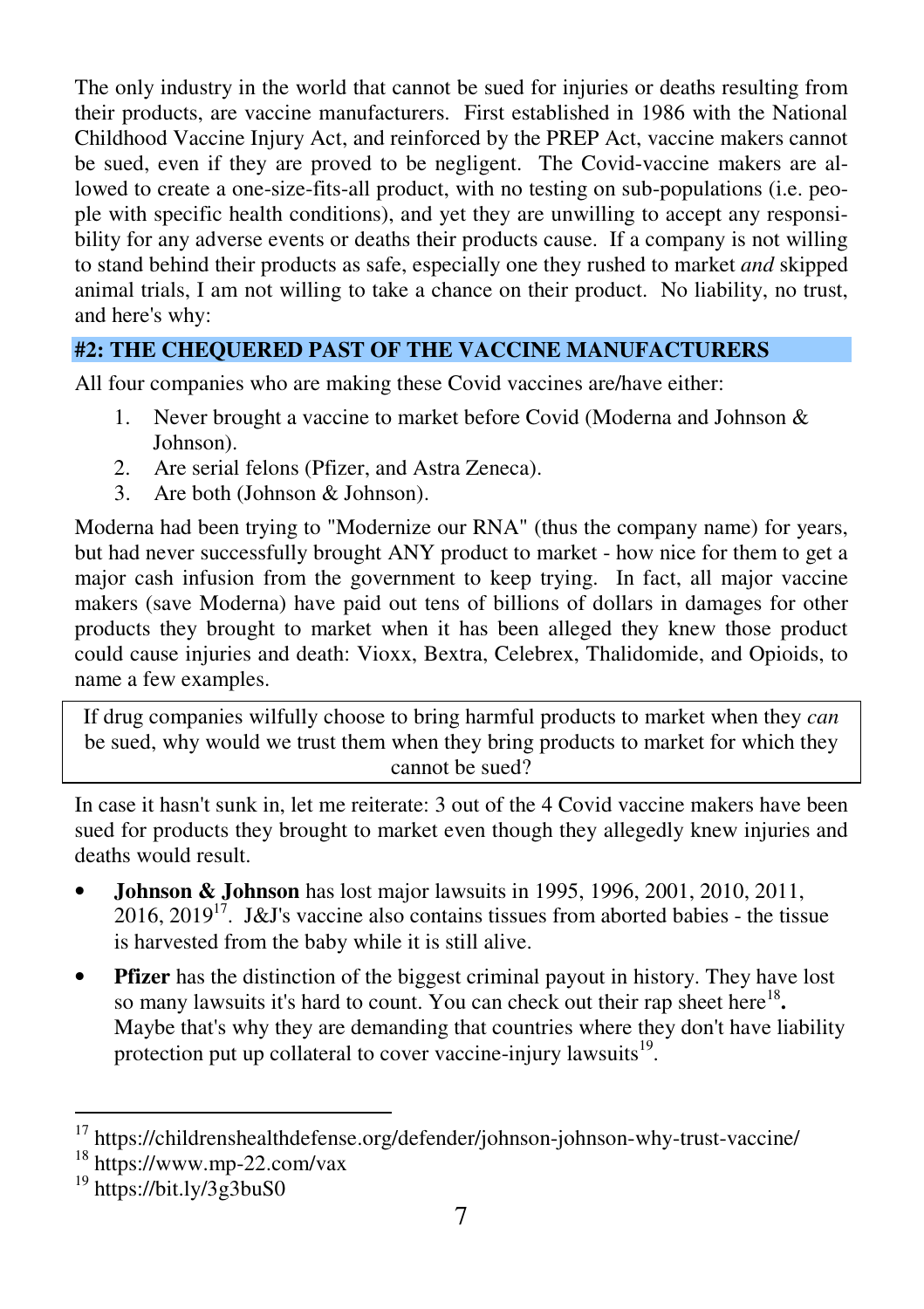- **Astra Zeneca** has similarly lost so many lawsuits it's hard to count. Here's one<sup>20</sup>. Here's another<sup>21</sup>...you get the point. And in case you missed it, the company had their Covid vaccine suspended in at least  $18$  countries<sup>22</sup> over concerns of blood clots, and they completely botched their meeting with the FDA with numbers from their study that didn't match<sup>23</sup>.
- Oh, and apparently **J&J** (whose vaccine *is* approved for "Emergency Use" in the US) and **Astrazenca** (whose vaccine is *not* approved for "Emergency Use" in the US), had a little mix-up in their ingredients<sup>24</sup> $\ldots$  in 15 million doses. Oops.

Let me reiterate this point: Given the free pass from liability, and the chequered past of these companies, why would we assume that all their vaccines are safe and completely above board? Where else in life would we trust someone with that kind of reputation? To me that makes as much sense as buying a used car merely because the salesman told you it was wonderful, even when you knew the salesman in question had already served time for dishonesty. No, I don't trust them. No liability, no trust. And here's another reason why I don't trust them:

#### **#3: THE UGLY HISTORY OF ATTEMPTS TO MAKE CORONAVIRUS VACCINES**

There have been many attempts to make viral vaccines in the past that have all ended in total failure, which is why we did not have a coronavirus vaccine in 2020. In the 1960's, scientists attempted to make an RSV (Respiratory Syncytial Virus) vaccine for infants. In that study<sup>25</sup>, they skipped animal trials because they weren't compulsory at that time, and they tested them on children instead. The vaccinated infants got much sicker than the unvaccinated infants when exposed to the virus in nature, with 80% of the vaccinated infants requiring hospitalization  $\ldots$  and two of them died<sup>26</sup>.

After 2000, scientists made many attempts to create coronavirus vaccines. For the past 20 years, all ended in failure because the animals in the clinical trials became very sick and many died, just like the children in their 1960's experiments. You can read a summary of this history/science here<sup>27</sup>. Or if you want to read the individual studies you can check out these links:

In 2004 attempted vaccine produced hepatitis in ferrets<sup>28</sup>

 $^{20}$  https://bit.ly/3mGjmu0

<sup>21</sup> https://www.reuters.com/article/us-astrazeneca-texas-lawsuits-idUSKBN1KT0Q9

<sup>22</sup> https://bit.ly/3a1gSRF

<sup>&</sup>lt;sup>23</sup> https://thehighwire.com/videos/astrazeneca-vaccine-falls-from-grace/

<sup>24</sup> https://bit.ly/3wRwfG6

<sup>25</sup> https://www.nature.com/articles/s41579-020-00462-y#Sec11

<sup>26</sup> https://www.nature.com/articles/s41579-020-00462-y#Sec11

 $^{27}$  https://www.frontiersin.org/articles/10.3389/fmicb.2018.02991/full

<sup>28</sup> https://www.ncbi.nlm.nih.gov/pmc/articles/PMC525089/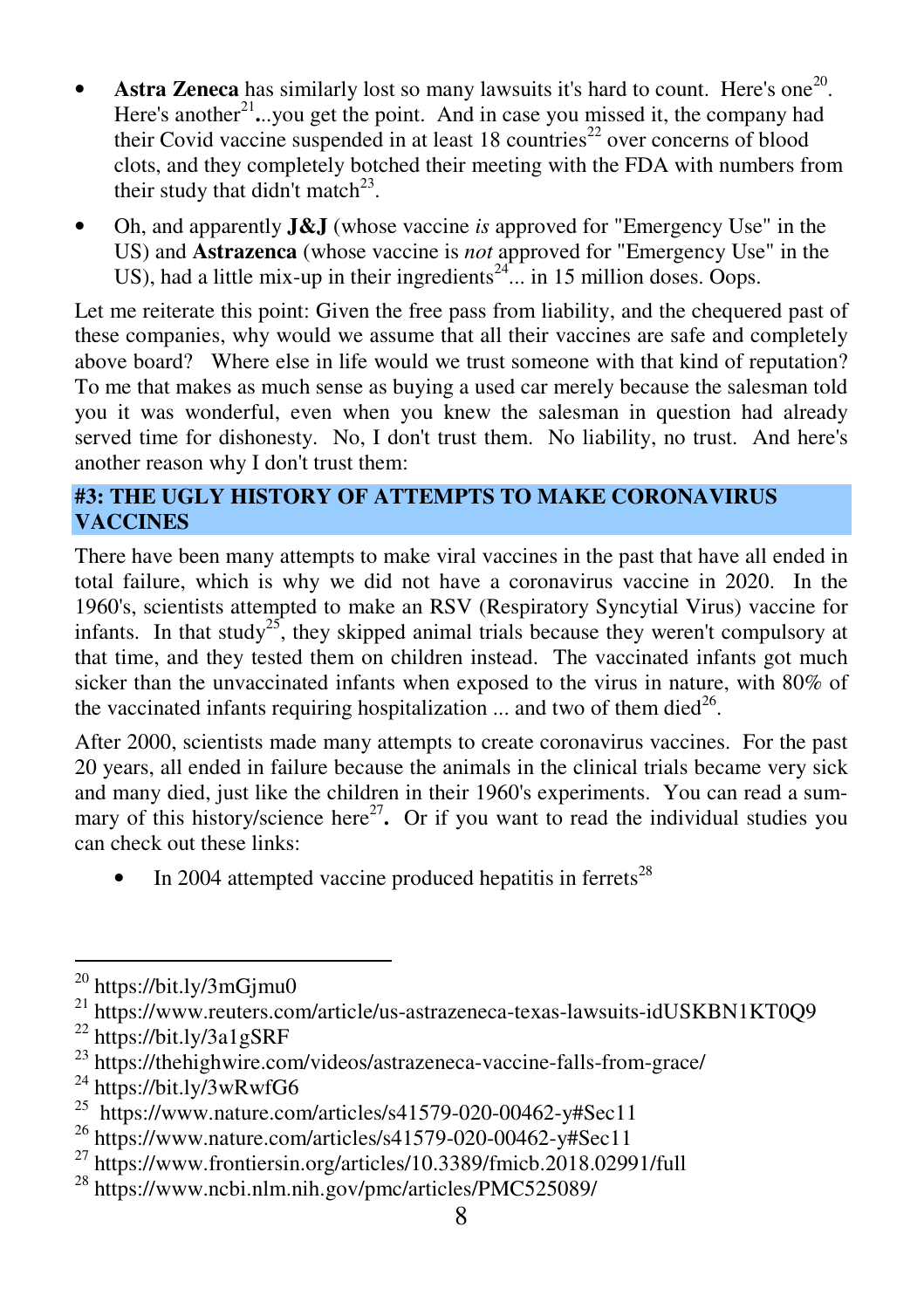- In 2005 mice<sup>29</sup> and civets<sup>30</sup> we're became sick and *more* susceptible to coronaviruses after being vaccinated
- In 2012 the ferrets<sup>31</sup> became sick and died. And in this study mice and ferrets developed lung disease $32$ .
- In 2016 this study also produced lung disease in mice<sup>33</sup>.

The typical pattern in the studies mentioned above is that the children and the animals produced beautiful antibody responses after being vaccinated. The manufacturers thought they had hit the jackpot. The problem came when the children and animals were exposed to the wild version of the virus. When that happened, an unexplained phenomenon called Antibody Dependent Enhancement (ADE) also known as Vaccine Enhanced Disease (VED) occurred where the immune system produced a "cytokine storm" (i.e. overwhelmingly attacked the body), and the animals and children died $34$ .

Here's the concern: The vaccine makers have no data to suggest their rushed vaccines have overcome that problem. In other words, never before has any attempt to make a coronavirus vaccine been successful, nor has the gene-therapy technology that is mRNA "vaccines" been safely brought to market, but hey, since they had billions of dollars in government funding, I'm sure they figured that out ... except no one knows for sure if they have.

# **#4: THE "DATA GAPS" SUBMITTED TO THE FDA BY THE VACCINE MAKERS**

When vaccine makers submitted their papers to the FDA for the Emergency Use Authorization (Note: An EUA is *not* the same as a full FDA approval), among the many "Data Gaps" they reported was that they have nothing in their trials to show they had overcame that pesky problem of Vaccine Enhanced Disease. They simply don't know i.e. they have no idea if the vaccines they've made will also produce the same cytokine storm (and deaths) as their previous attempts had done.

If that's not alarming enough, here are other gaps in the data--i.e. *there is no data to suggest safety or efficacy regarding:*

- **Anyone younger than age 18 or older than age 55**
- **Pregnant or lactating mothers**
- **Auto-immune conditions**
- **Immunocompromised individuals**
- **No data on** *transmission* **of Covid**
- **No data on preventing** *mortality* **from Covid**

 $^{29}$  https://www.nature.com/news/2005/050110/full/050110-3.html#ref-CR1

<sup>30</sup> https://www.pnas.org/content/102/3/797

<sup>31</sup> https://www.ncbi.nlm.nih.gov/pmc/articles/PMC3335060/

<sup>32</sup> https://www.ncbi.nlm.nih.gov/pmc/articles/PMC3335060/

<sup>33</sup> https://bit.ly/3dW3fVg

<sup>34</sup> https://bit.ly/3dUFBZj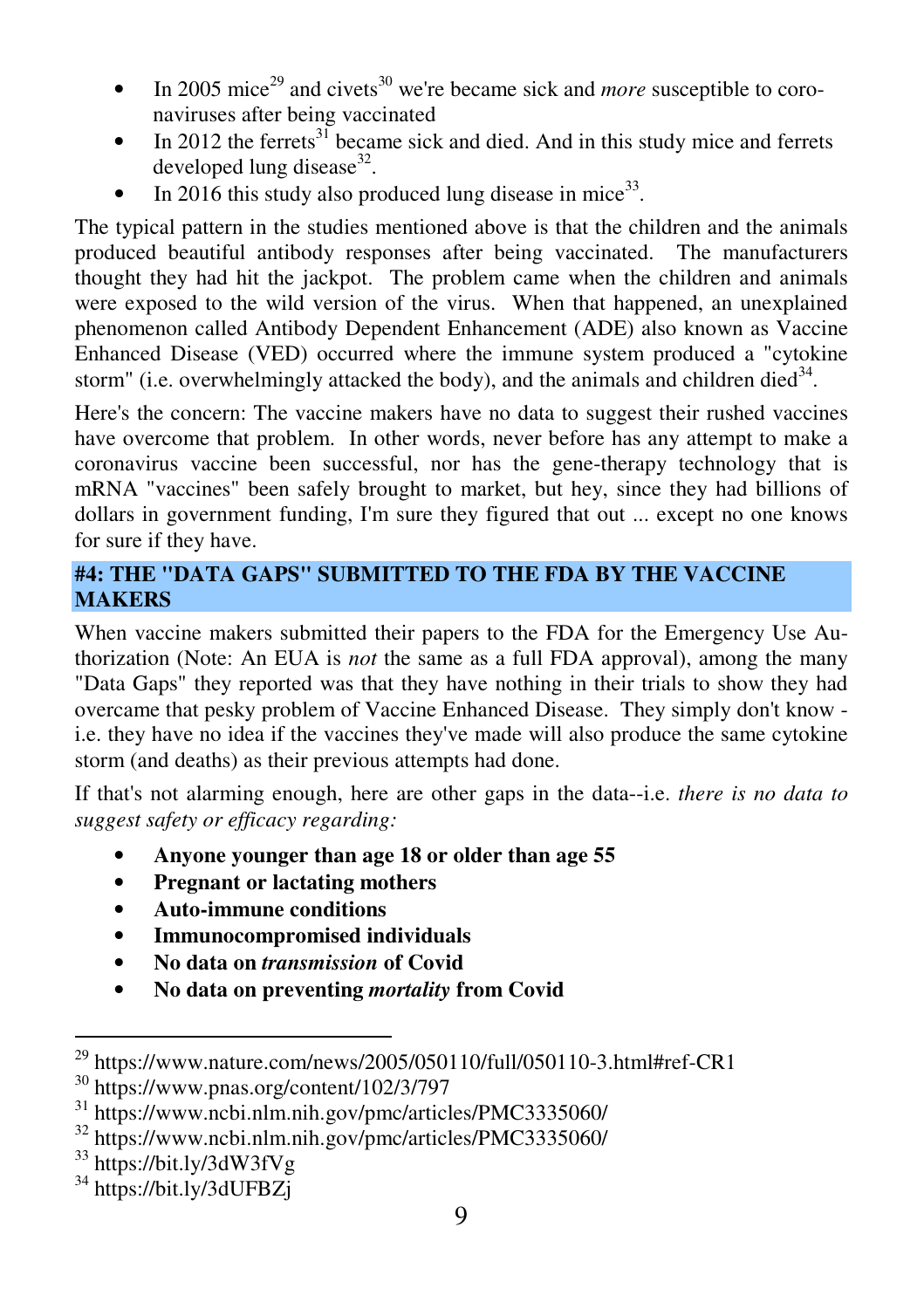# • **No data on duration of protection from Covid**

Hard to believe right? In case you think I'm making this up, or want to see the actual documents sent to the FDA by Pfizer and Moderna for their Emergency Use Authorization, you can check out this<sup>35</sup>, or this<sup>36</sup> respectively. The data gaps can be found starting with page 46 and 48 in that order.

Now let's turn our eyes to the raw data the vaccine makers used to submit for emergency use authorization:

# **#5: NO ACCESS TO THE RAW DATA FROM THE TRIALS**

Would you like to see the raw data that produced the *"90% and 95% effective"* claims touted in the news? Me too. But they won't let us see that data. As pointed out in the  $BMJ<sup>37</sup>$ , something about the Pfizer and Moderna efficacy claims smells really fishy. There were *"3,410 total cases of suspected, but unconfirmed Covid-19 in the overall study population, 1,594 occurred in the vaccine group and 1,816 in the placebo group."* Wait...what? Did they fail to do science in their scientific study by not verifying a major variable? Could they not test those *"suspected but unconfirmed"* cases to find out if they had Covid? Apparently not. Why not test all 3,410 participants for the sake of accuracy? Can we only guess they didn't test because it would mess up their *"90-95% effective"* claims?

Where's the FDA? Would it not be prudent for the FDA, to expect (demand) that the vaccine makers test people who have *"Covid-like symptoms,"* and release their raw data so outside, third-parties could examine how the manufacturers justified the numbers? I mean it's only every citizen of the world we're trying to get to take these experimental products. Why did the FDA not require that? Isn't that the entire purpose of the FDA anyway? Good question. Foxes guarding the hen house? Seems like it.

No liability, no trust:

# **#6: NO LONG-TERM SAFETY TESTING**

Obviously, with products that have only been on the market a few months, we have no long-term safety data. In other words, we have no idea what this product will do in the body months or years from now - for ANY population. Given all the risks above (risks that ALL pharmaceutical products have), would it not be prudent to wait to see if the worst-case scenarios have indeed been avoided? Would it not make sense to want to fill those pesky "data gaps" before we try to give this to every man, woman, and child on the planet?

Well ... that would make sense, but to have that data, they need to test it on people, which leads me to my next point:

# **#7: NO INFORMED CONSENT**

 $\overline{a}$ <sup>35</sup> https://www.fda.gov/media/144245/download

<sup>36</sup> https://www.fda.gov/media/144434/download

<sup>37</sup> https://bit.ly/3dWtTNF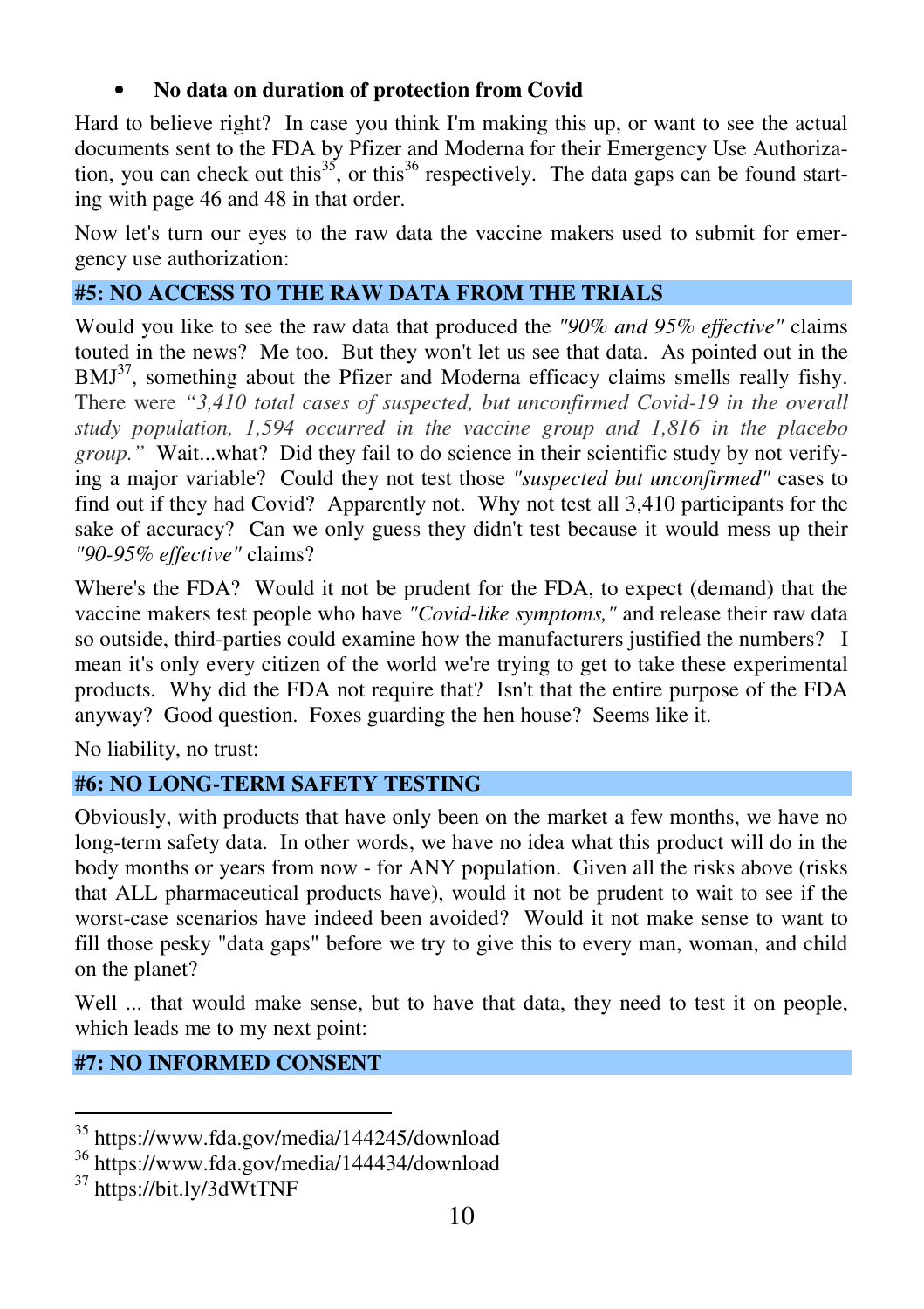What most who receive the vaccine don't know is that because these products are still in clinical trials, anyone who gets the shot is now part of the clinical trial. They are part of the experiment. Those (like me) who do not take it, are part of the control group. Time will tell how this experiment works out. But, you may be asking, if the vaccines are causing harm, wouldn't we be seeing that all over the news? Surely the FDA would step in and pause the distribution? Well, if the adverse events reporting system was working, maybe things would be different.

# **#8: UNDER-REPORTING OF ADVERSE REACTIONS AND DEATH**

According to a study done by Harvard University<sup>38</sup> (commissioned of the US government), less than 1% of all adverse reactions to vaccines are actually submitted to the National Vaccine Adverse Events Reports System (VAERS) - read page 6 at the link above.

While the problems with VAERS have not been fixed (as you can read about in this letter to the CDC)<sup>39</sup>, at the time of this writing VAERS reports<sup>40</sup> over 2,200 deaths from the current Covid vaccines, as well as close to 60,000 adverse reactions.

*"VAERS data released today showed 50,861 reports of adverse events following COVID vaccines, including 2,249 deaths and 7,726 serious injuries between Dec. 14, 2020 and March 26, 2021."* And those numbers don't include 578 cases of Bell's Palsy<sup>41</sup>.

If those numbers are still only 1% of the total adverse reactions (or .8 to 2% of what this study<sup>42</sup> published recently in the JAMA found), you can do the math, but that equates to somewhere around 110,00 to 220,000 deaths from the vaccines to date, and a outrageous number of adverse reactions. Bet you didn't learn that from the mainstream media.

That death number would currently still be lower than the 424,000 deaths from medical errors that happen every year (which you probably also don't hear about), but we are not even six months into the rollout of these vaccines yet.

If you want a deeper dive into the problems with the VAERS reporting system, you can check this out<sup>43</sup>, or check this out<sup>44</sup>.

But then there's my next point, which could be argued makes these Covid vaccines seem pointless:

# **#9: THE VACCINES DO NOT STOP TRANSMISSION OR INFECTION**

<sup>&</sup>lt;sup>38</sup> https://bit.ly/2QjtFba

<sup>39</sup> https://bit.ly/3teRrng

<sup>40</sup> https://bit.ly/2RltEEc

 $41$  https://bit.ly/3246owK

<sup>42</sup> https://bit.ly/3a83XxD

<sup>43</sup> https://bit.ly/3a5kySI

<sup>44</sup> https://bit.ly/2OJIC68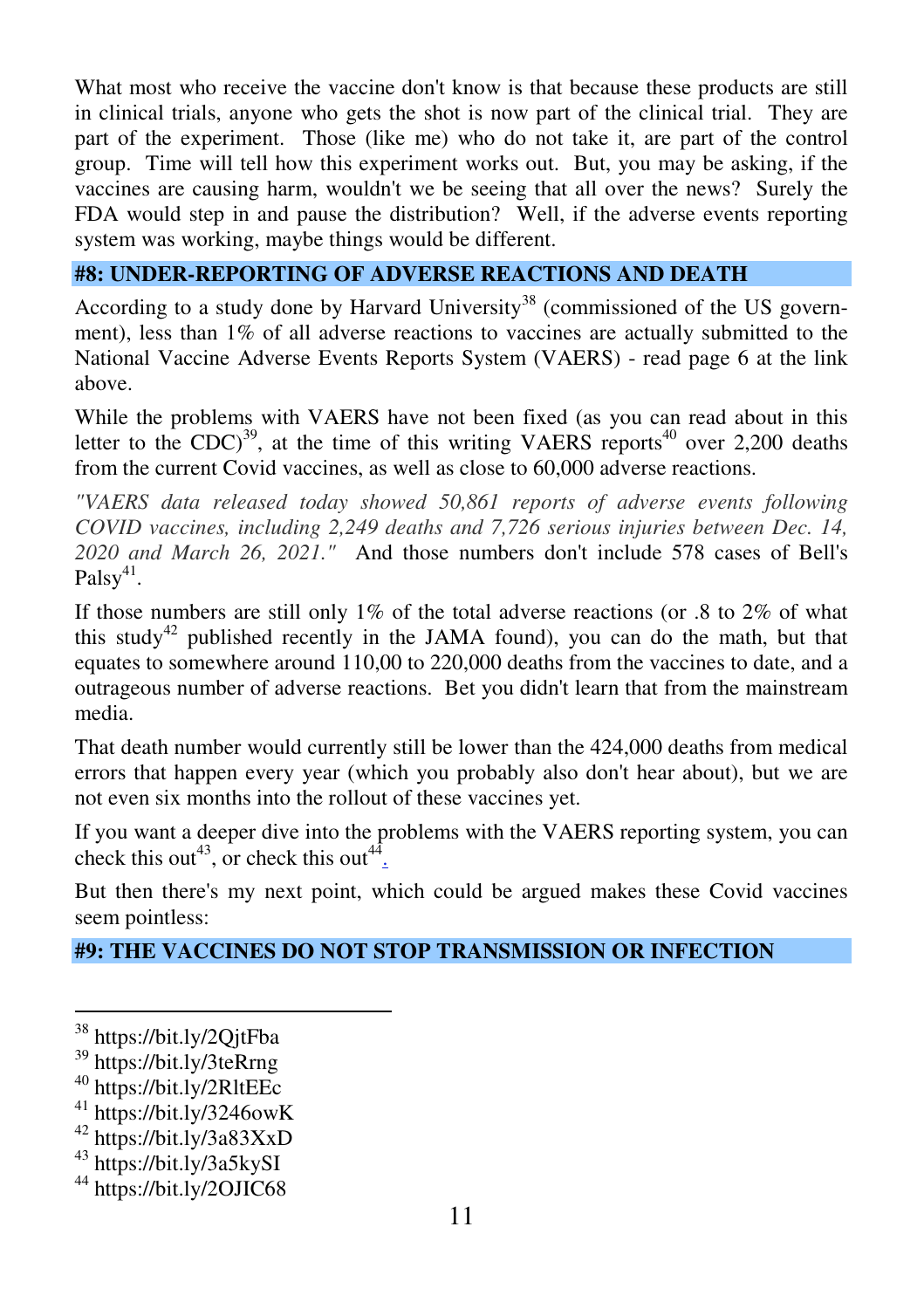Wait, what? Aren't these vaccines supposed to be what we've been waiting for to *"go back to normal"*? Nope. Why do you think we're getting all these conflicting messages about needing to practise social distancing and wear masks AFTER we get a vaccine? The reason is because these vaccines were never designed to stop transmission OR infection. If you don't believe me, I refer you again to the papers submitted to the FDA I linked to above. The primary endpoint (what the vaccines are meant to accomplish) is to *lower your symptoms.*

Sounds like just about every other drug on the market right? That's it ... lowering your symptoms is the big payoff we've been waiting for. Does that seem completely pointless to anyone but me?

- 1. It can't stop us from *spreading* the virus.
- 2. It can't stop the virus from *infecting* us once we have it.
- 3. So, to get the vaccine is to accept all the risks of these experimental products and the best it might do is lower symptoms?

Heck, there are plenty of other things I can do to lower my symptoms that don't involve taking what appears to be a really risky product.

Now for the next logical question: If we're worried about asymptomatic spreaders, would the vaccine not make it *more* likely that we are creating asymptomatic spread? If it indeed reduces symptoms, anyone who gets it might not even know they are sick and thus they are more likely to spread the virus, right?

For what it's worth, I've heard many people say the side effects of the vaccine (especially the second dose) are worse than catching Covid. I can't make sense of that either. Take the risk. Get no protection. Suffer through the vaccine side-effects. Keep wearing your mask and social distancing ... and continue to be able to spread the virus.

What? But it gets worse.

# **#10: PEOPLE ARE CATCHING COVID AFTER BEING FULLY VACCINATED**

Talk about a bummer. You get vaccinated and you *still* catch Covid.

- It's happening in Washington State<sup>45</sup>
- It's happening in New York<sup>46</sup>
- It's happening in Michigan<sup>47</sup>
- $\bullet$  It's happening in Hawaii<sup>48</sup>
- It's happening in several other states too $49$ .

 $\overline{a}$ <sup>45</sup> https://bit.ly/3mGBmEC

 $46$  https://bit.ly/329KojS

<sup>47</sup> https://bit.ly/3d9MNBn

<sup>48</sup> https://bit.ly/3uIrE7t

<sup>49</sup> https://bit.ly/3tdl9cy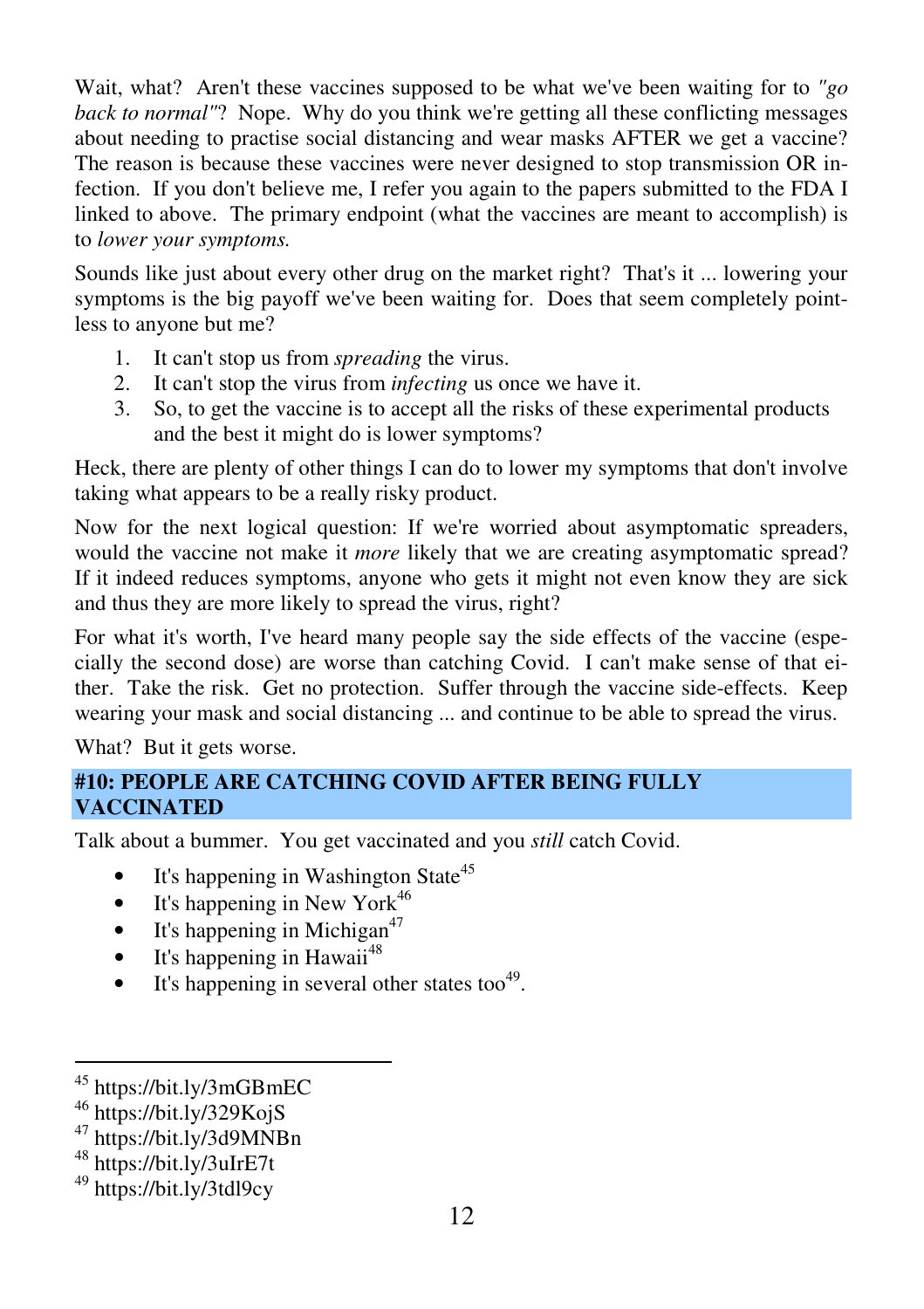It also happened to 80% of 35 nuns who got the vaccine in Kentucky<sup>50</sup> - two of them died by the way.

In reality, this phenomenon is almost certainly happening everywhere, but these are the ones that had made the news at the time of writing. Given the reasons above (and what's below), maybe this doesn't surprise you, but bummer if you thought the vaccine was a shield to keep you safe. It's not. **That was never the point.** 

If 66% of healthcare workers in L.A.<sup>51</sup> are going to delay or skip the vaccine ... maybe they aren't wowed by the rushed science either. Maybe they are also watching the shady way deaths and cases are being reported.

# **#11: THE OVERALL DEATH RATE FROM COVID**

The CDC, WHO and the other entities involved quietly combined all influenzas, colds and bacterial pneumonias into the same category<sup>52</sup>, thus rebranding influenza, bacterial pneumonia and seasonal colds as "pandemic Covid". All influenza deaths since April 2020 have been fraudulently re-branded "Covid" – globally! The WHO estimated that in the 2019/2020 flu season there were approximately 38,000,000 cases, yet in the 2020/2021 season there have been 1,822! Does anyone seriously believe that is creditable? This is why influenza was statistically eradicated from the surface of the Earth in April 2020.

According to the CDC's own numbers, Covid has a 99.74% survival rate. Why would I take a risk on a product that doesn't stop infection or transmission to help me overcome a cold that has a 0.26% chance of killing me? Actually, in younger people it has about a 0.1% chance of killing (and 0.01% chance of killing our kids), but let's not split hairs here. With a bar (death rate) that low, we will be in lockdown for forever.

Covid-19 is merely severe deep chest infection for the frail elderly and people with comorbidities (with obesity being number one). Thus it is exactly like every other flu and chest cold since time immemorial. And the survival rate for Covid-19 is exactly the same as most other seasonal flu.

But wait, what about the 500,000 plus deaths? That's alarming, right? I'm glad you asked:

# **#12: THE ARTIFICIALLY BLOATED COVID DEATH NUMBERS**

Something smells really fishy about this one. Never before in the history of death certificates have government changed how deaths are reported. Why now are we reporting everyone who dies *with* Covid in their body, as having died *of* Covid, rather than the co-morbidities that actually killed them?

Until Covid, all coronaviruses (common colds) were never listed as the *primary* cause of death when someone died of heart disease, cancer, diabetes, auto-immune condi-

<sup>50</sup> https://bit.ly/3wPJ6bZ

<sup>51</sup> https://wapo.st/3dbwuUJ

<sup>52</sup> https://bit.ly/3dC4dXR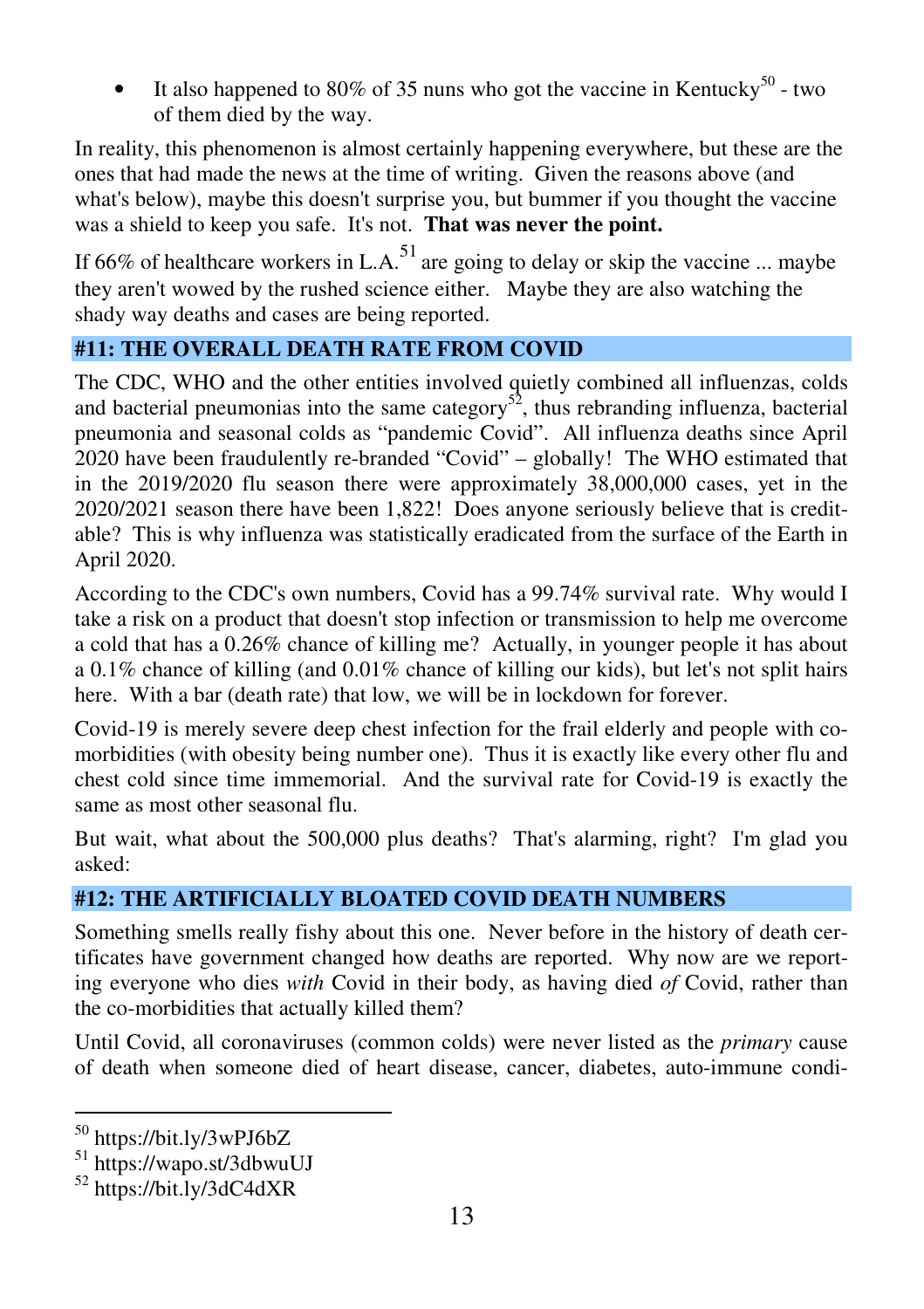tions, or any other major co-morbidity. The *disease* was listed as the cause of death, and a confounding factor like flu or pneumonia was listed on a separate line.

To bloat the number even more, both the WHO and the C.D.C. changed their guidelines such that those who are merely suspected $^{53}$  (but not confirmed) of having died of Covid, are also included in the death numbers.

Seriously? If we are going to do that then should we not go back and change the numbers of all past cold and flu seasons so we can compare apples to apples when it comes to death rates?

According to the CDCs own numbers<sup>54</sup>, (scroll down to the section "Co-morbidities") and other conditions") only 6% of the deaths being attributed to Covid are instances where Covid seems to be the only issue. In other words, reduce the death numbers you see on the news by 94% and you have what is likely the real numbers of deaths from Covid.

Even if the former CDC director<sup>55</sup> is correct and Covid-19 was a lab-enhanced virus (see Reason #14 below), a .26% death rate is still in line with the viral death rate that circles the planet ever year.

Then there's this Fauci guy. I'd really love to trust him, but besides the fact that he hasn't treated one Covid patient ... you should probably know:

## **#13: FAUCI AND SIX OTHERS AT NIAID OWN PATENTS IN THE MODERNA VACCINE**

Thanks to the Bayh-Dole Act, government workers are allowed to file patents on any research they do using tax payer funding. Tony Fauci owns over 1,000 patents (see this video for more details<sup>56</sup>), including patents being used on the Moderna vaccine ... *which he approved government funding for*.

In fact, the NIH (which NIAID is part of) claims joint ownership<sup>57</sup> of Moderna's vaccine. Does anyone else see this as a MAJOR conflict of interest, or criminal even? I say criminal because there's also this pesky problem that makes me even more distrustful of Fauci, NIAD, and the NIH in general:

# **#14: FAUCI IS ON THE HOT SEAT FOR ILLEGAL GAIN-OF-FUNCTION RESEARCH**

What is "Gain-of-Function" research? - it's where scientists attempt to make viruses *gain* functions - i.e. make them more transmissible and/or deadlier. Sounds at least a touch unethical, right? How could that possibly be helpful? The US government agreed, and banned the practice.

<sup>53</sup> https://bit.ly/3mFb3yw

<sup>54</sup> https://bit.ly/3uJbWZF

<sup>55</sup> https://bit.ly/3teNK0Z

<sup>56</sup> https://bit.ly/3tehdIi

<sup>57</sup> https://bit.ly/2OFoz8K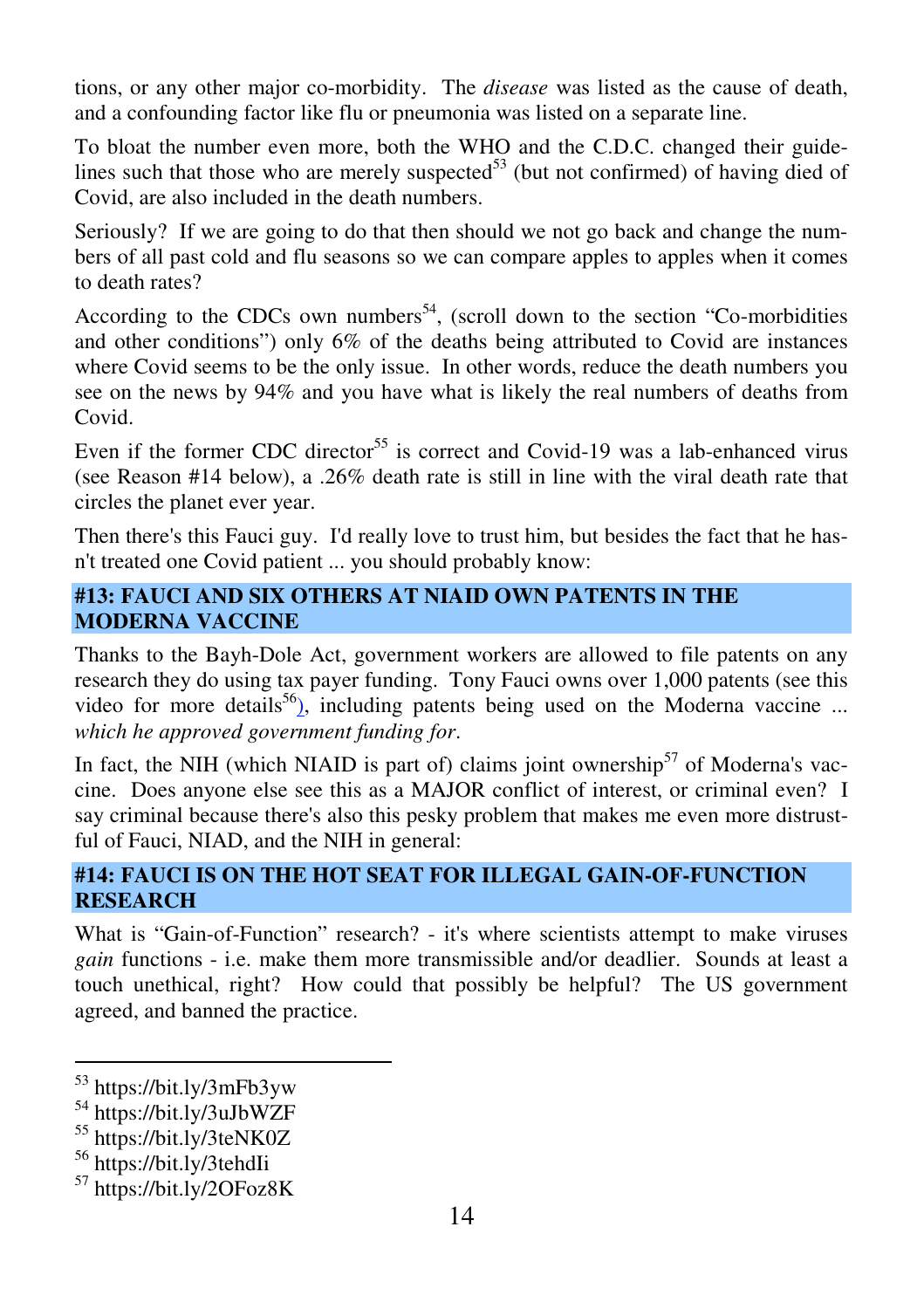So what did the Fauci-led NIAID do? They pivoted and outsourced the gain-offunction research<sup>58</sup> (in coronaviruses no less) to China - to the tune of a  $$600K$ . You can see more details, including the important timeline of these events in this fantastically well-researched documentary<sup>59</sup>.

Mr. Fauci, you have some explaining to do ... and I hope the cameras are rolling when you have to defend your actions.

For now, let's turn our attention back to the virus:

# **#15: THE VIRUS CONTINUES TO MUTATE**

Not only does the virus (like all viruses) continue to mutate, but according to worldrenowned vaccine developer Geert Vanden Bossche (who you'll meet below if you don't know him) it can mutate in *10 hours*. How in the world are we going to keep creating vaccines to keep up with that level of mutation? We're not.

Might that also explain why fully vaccinated people are continuing to catch Covid? Why, given that natural immunity has never ultimately failed humanity, do we suddenly not trust it? Why, if I ask questions like the above, or post links like what you find above, will my thoughts be deleted from all major social media platforms?

That brings me to the next troubling problem I have with these vaccines:

## **#16: CENSORSHIP ... AND THE COMPLETE ABSENCE OF SCIENTIFIC DEBATE**

I can't help but get snarky here, so humour me. How did you enjoy all those nationally and globally-televised, robust debates put on by public health officials, and broadcast simultaneously on every major news station? Wasn't it great hearing from the best minds in medicine, virology, epidemiology, economics, and vaccinology from all over the world as they *vigorously and respectfully* debated things like:

- Lockdowns
- Mask wearing
- Social-distancing
- Vaccine efficacy and safety trials
- How to screen for susceptibility to vaccine injury
- Therapeutics, (i.e. non-vaccine treatment options)

Wasn't it great seeing public health officials (who never treated anyone with Covid) have their "science" questioned. Wasn't it great seeing the FDA panel publicly grill the vaccine makers in prime time as they stood in the hot-seat of tough questions about products for which they have no liability? Oh, wait ... you didn't see those debates? **No, you didn't ... because they never happened.** What happened instead was heavyhanded censorship of all but one narrative. Ironically, Mark Zuckerberg can question

<sup>58</sup> https://dailysign.al/2OI70oL

<sup>59</sup> https://www.bitchute.com/video/4u7rt61YeGox/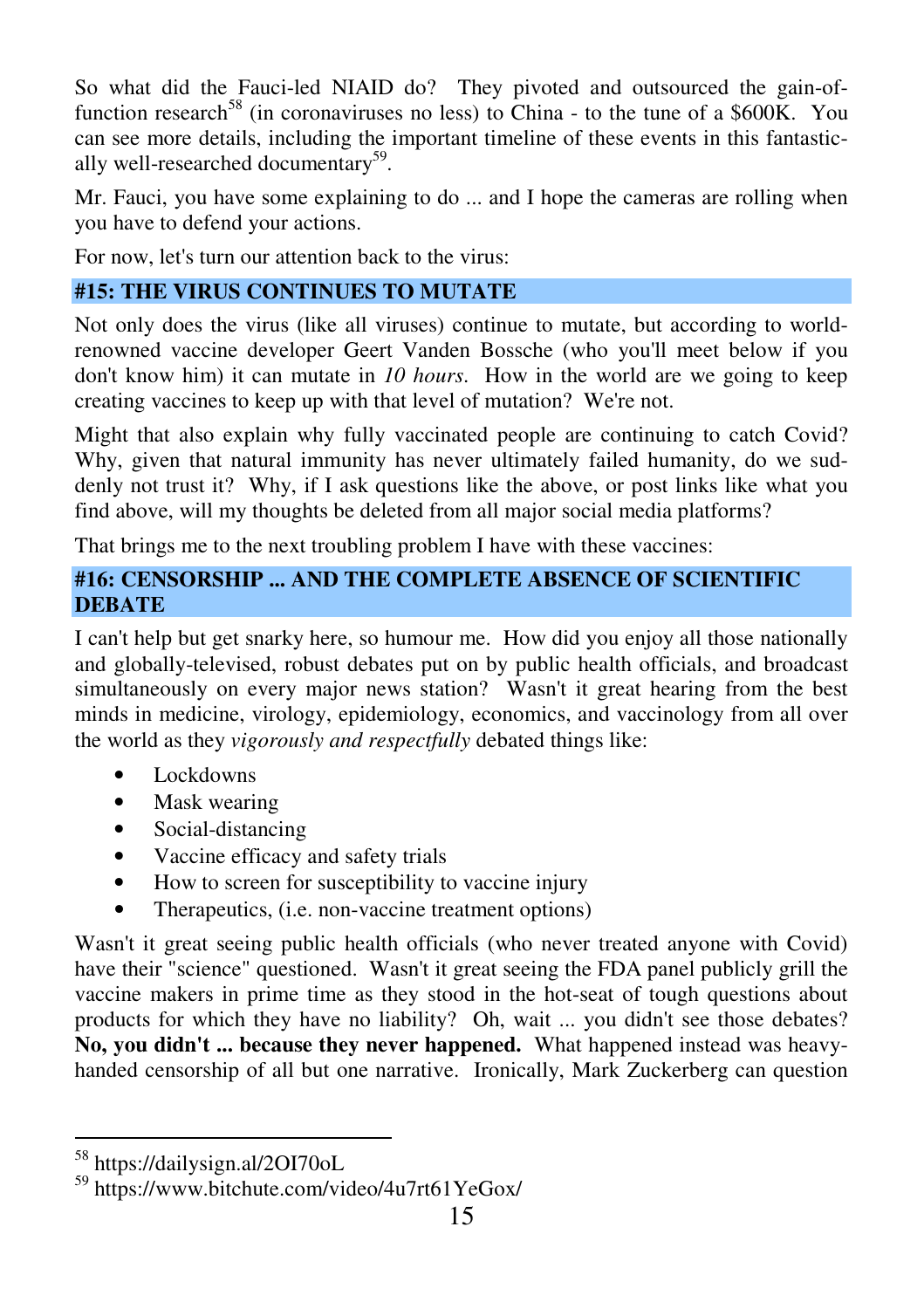vaccine safety<sup>60</sup>, but you or I can't? Hypocrite? Are you aware that Bill Gates actually met in October 2019 with the leaders of social media companies and others to discuss how they were going to suppress any opposition to a vaccine roll-out, i.e. months before Covid was released on the world? With so much at stake, why are we fed only *one* narrative ... shouldn't many perspectives be heard and professionally debated?

**What has happened to the scientific method** of always challenging our assumptions? What happened to lively debate? Why did anyone who disagrees with the WHO, or the CDC get censored so heavily? Is the science of public health a religion now, or is science supposed to be about debate? If someone says "the science is settled" that's how you know you're dealing with someone who has a closed mind. By definition science (especially biological science) is *never* settled. If it was, it would be dogma, not science.

OK, before I get too worked up, let me say this: **I WANT TO BE A GOOD CITIZEN.** I really do. If lockdowns work, I want to do my part and stay home. If masks work, I want to wear them. If social distancing is effective, I want to comply. But, if there is evidence they don't, I want to hear that evidence too. If highlycredentialed scientists have different opinions, *I want to know what they think.* I want a chance to hear their arguments and make up my own mind. I don't think I'm the smartest person in the world, but I think I can think. Maybe I'm weird, but if someone is censored, then I REALLY want to hear what they think. Don't you? Isn't censorship the technique of dictators, tyrants, and greedy, power-hungry people? Is it not a sign that those who are doing the censoring know it's the only way they can win?

Wouldn't you like to know the answers to simple question like: if there is a deadly virus stalking the UK, from which people of all ages are dying like flies, why is it that the death rate for 2020 in the UK was lower than 3 out of 4 of the past 70 years? And if lockdowns, masks and social distancing work, why is it that those countries, states and provinces that haven't locked down have faired no worst than those that have, and in some cases have faired a lot better? Surely, these are not unreasonable questions to be asking.

What if men who spent their entire life developing vaccines were willing to put their reputations on the line and call on all global leaders to immediately stop the Covid vaccines because of problems with the science? What if they pleaded for an openscientific debate on a global stage? Would you want to hear what they had to say? Would you want to hear the debate they were asking for? I'm sure as hell I would.

# **#17: SOME OF THE WORLD'S LEADING VACCINOLOGISTS ARE SOUNDING THE ALARM**

Here is what may be the main reason this Covid vaccine doesn't make sense to me. When someone who is very pro-vaccine, who has spent his entire professional career overseeing the development of vaccines, is shouting from the mountaintops, "STOP! -

<sup>60</sup> https://bit.ly/2OFqeeu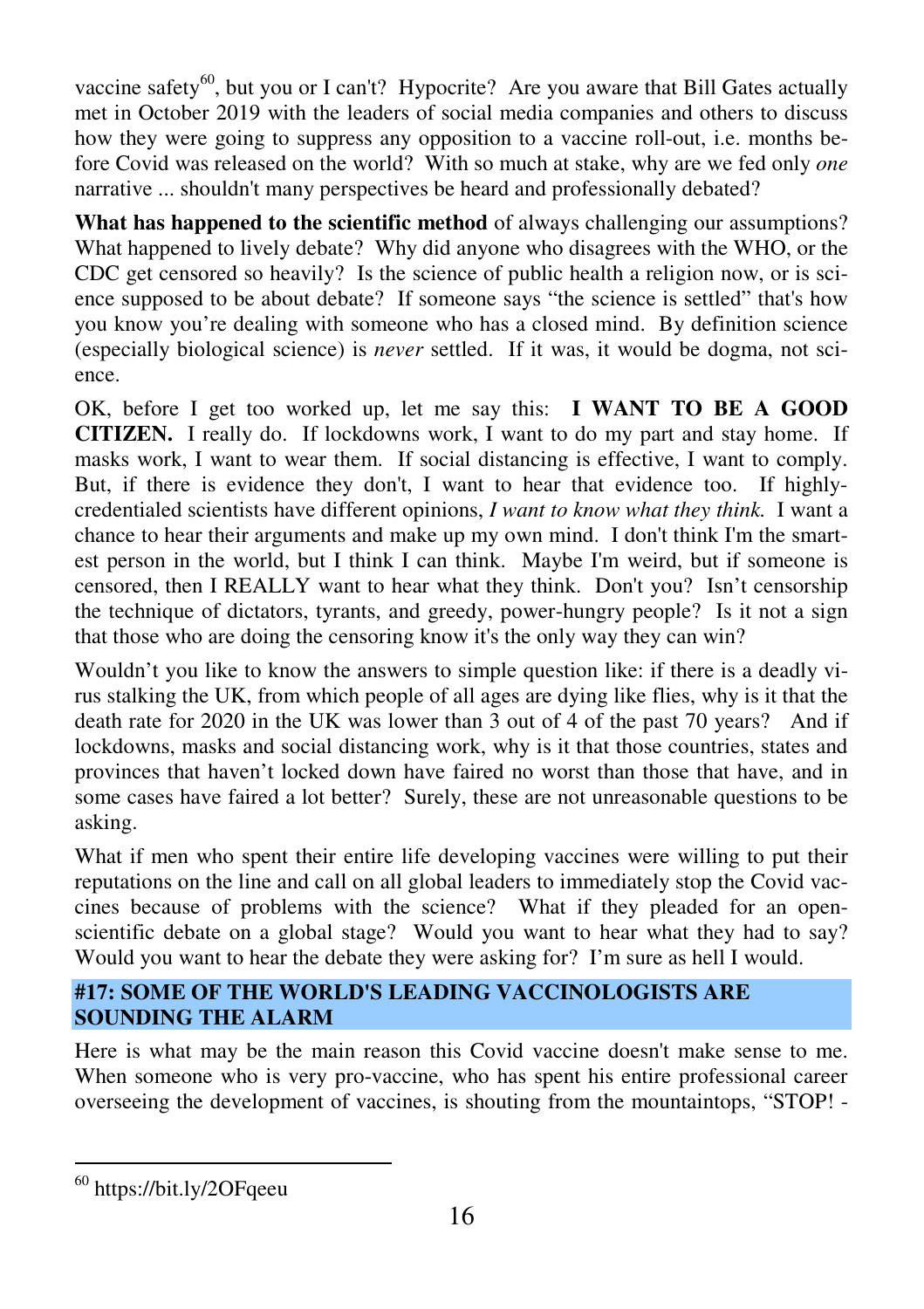we have a major problem," I believe the man should be at least heard. In case you missed it, here is Geert Vanden Bossche<sup>61</sup>, explaining:

- 1. Why the Covid vaccine may be putting so much pressure on the virus that we are accelerating its ability to mutate and become more deadly.
- 2. Why the Covid vaccines may be creating vaccine-resistant viruses (similar to anti-biotic resistant bacteria).
- 3. Why, because of previous problems with Antibody Dependent Enhancement, we may be looking at a mass casualty event in the next few months or years.

If you want to see/read a second, and longer, interview with Vanden Bossche, where he was asked some tough questions, you can check this out also <sup>62</sup>. If half of what he says comes true, these vaccines could be the worst invention of all time. If you don't like his science, take it up with him. I'm just the messenger.

That said, not everyone is comfortable with Vanden Bossche's testimony, because he sees the problem with the vaccines in terms of we just don't have the "right one" yet, but seemingly remains keen for Big Pharma to develop a vaccine for a disease which does not require one, for all the reasons that we have laid out above.

However, there are many others: Dr Mike Yeadon for example, former CSO and VP, Allergy and Respiratory Research Head with Pfizer Global R&D and co-Founder of Ziarco Pharma Ltd, now turned whistleblower, has also spoken out about his grave concerns with this experimental "vaccine"<sup>63</sup>.

# **#18: NO TREATMENT PROTOCOLS EXPLORED EXCEPT BY A FEW BRAVE DOCTORS**

Don't you find it odd, sinister even, that if one tests positive for Covid-19, no treatment is routinely offered you until you collapse and are hospitalised, when it is often too late?

There are a number of eminent and well qualified physicians also questioning this. Dr. Peter McCullough, MD is an internist and cardiologist, along with being a professor of medicine at Texas A&M University Health Sciences Centre. He is distinguished as the most published person in history in his field and an editor of two major medical journals.

McCullough when testifying before the Texas Senate, explained that from the beginning of the pandemic, he refused to let his patients *"languish at home with no treatment and then be hospitalized when it was too late,"* which was the typical treatment protocol.

Dr McCullough goes so far as to claim that had we concentrated on early treatment protocols, using cheap and safe drugs, instead of putting all our eggs into the one bas-

<sup>61</sup> https://bit.ly/328rVo8

<sup>62</sup> https://bit.ly/3a4Ppig

 $63$  https://rumble.com/vf8fz5-dr-mike-yeadon.html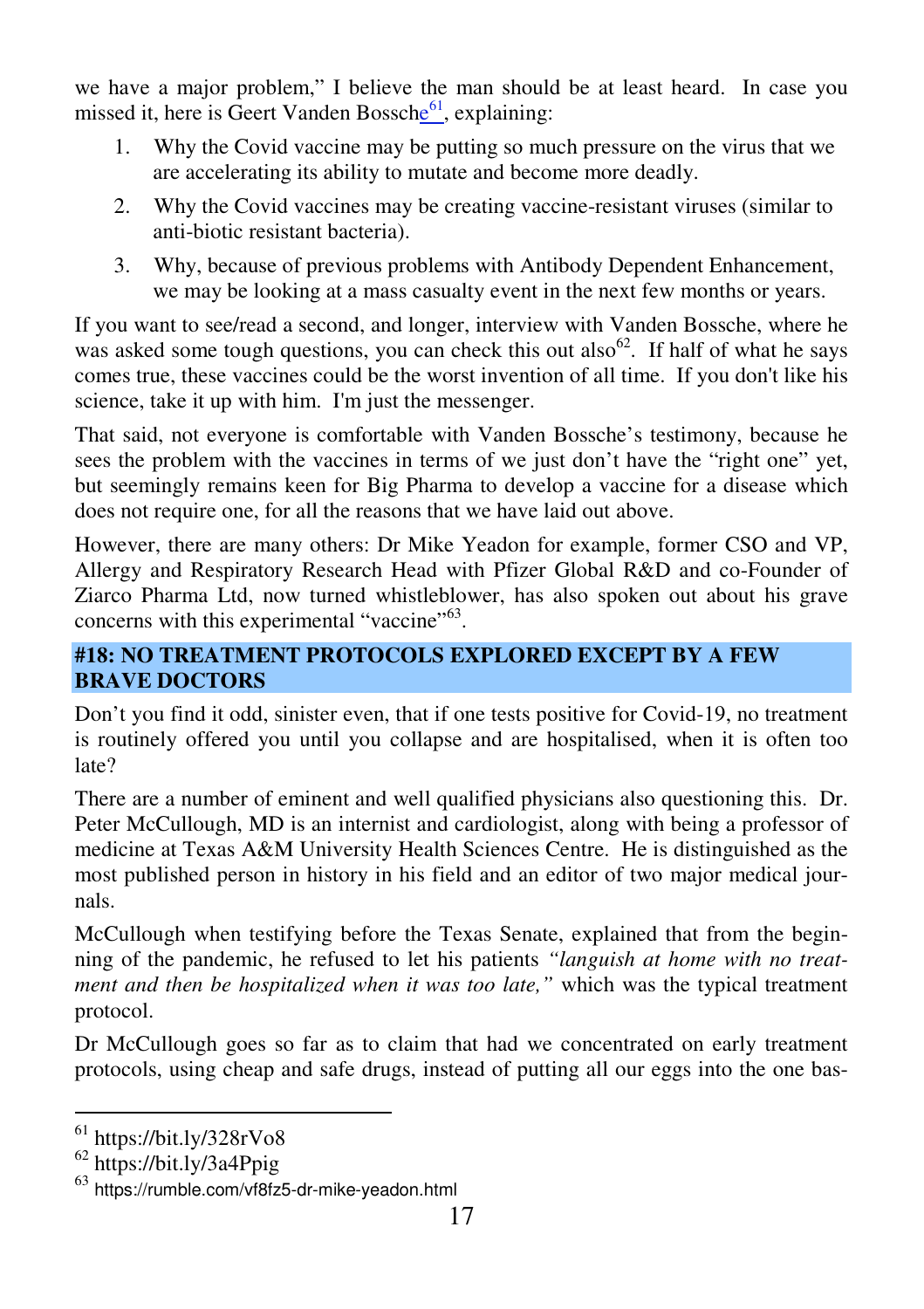ket of finding a vaccine, we could have saved 85% of the lives allegedly lost to Covid. You read that right, 85%!

Watch Dr Peter McCullough testifying before the Texas Senate here:<sup>64</sup>

# **#19: IT'S ENTIRELY POSSIBLE THAT I HAVE ALREADY HAD COVID, AND SO HAVE YOU**

No: 19? Hold on, didn't you say 18 reasons? Yep, but I always aim to over deliver.

The average age of a Covid victim is 82, which is older than the average life expectancy of 27 European countries, including Germany! Furthermore, the average number of co-morbidities is 2½. Most people are not in that sub-set which is known to be at greater risk from the virus. Most people have either no symptoms at all (which means they are not ill ... period) or merely relatively minor symptoms. Which means, those of us who have had it are among the vast majority who survive. If so, we now have beautiful, natural, life-long immunity<sup>65</sup>, not something that, if I get the "vaccine", may wear off in a few months. This means that in my body and your body, and my household and your household, Covid is a dead duck.

In fact, if we have had it, there is evidence the Covid vaccine will actually be even more dangerous for us<sup>66</sup>. That is not a risk I'm willing to take, nor should you be.

**Note: PEEP plan to publish the above article as a small booklet. If you would like copies to hand out, just contact us. They will be free.** 

## **WHERE HAVE OUR VOCATIONS GONE? By Fr Christopher Basden**

[The only area where I may differ somewhat from Fr Basden is I do not regret Novus Ordo seminaries closing. The sooner they all close the better as far as I'm concerned. I do not believe the Church will rise from its sickbed until the entire Novus Ordo cancer is cut out. *The Novus Ordo is the anti-liturgy of a different religion, a religion whose purpose is ritualising the rejection of revealed religion. - Ed*]

The recent projected closure of St. John's Seminary, Wonersh is heart breaking for so many of us priests in the south of England. Wonersh is our Alma Mater. Seminaries are our future. This news has come in the wake of the projected demise of Downside Abbey where my uncle was Ordained. The Monasteries are our hidden strength! How much more decline must we face? As the Emeritus Bishop of Portsmouth once quipped, 'At this rate we will be extinct by 2030!'

In my own lifetime I have lived through the closure of every minor Seminary in these Isles. In Scotland there are no Seminaries left and in Ireland only one (Their Roman Colleges continue). For the English we have seen the closure of Lisbon, Upholland,

<sup>64</sup> **https://bit.ly/32beXFW**

<sup>65</sup> https://pubmed.ncbi.nlm.nih.gov/33408181/

<sup>66</sup> https://bit.ly/3wKyawt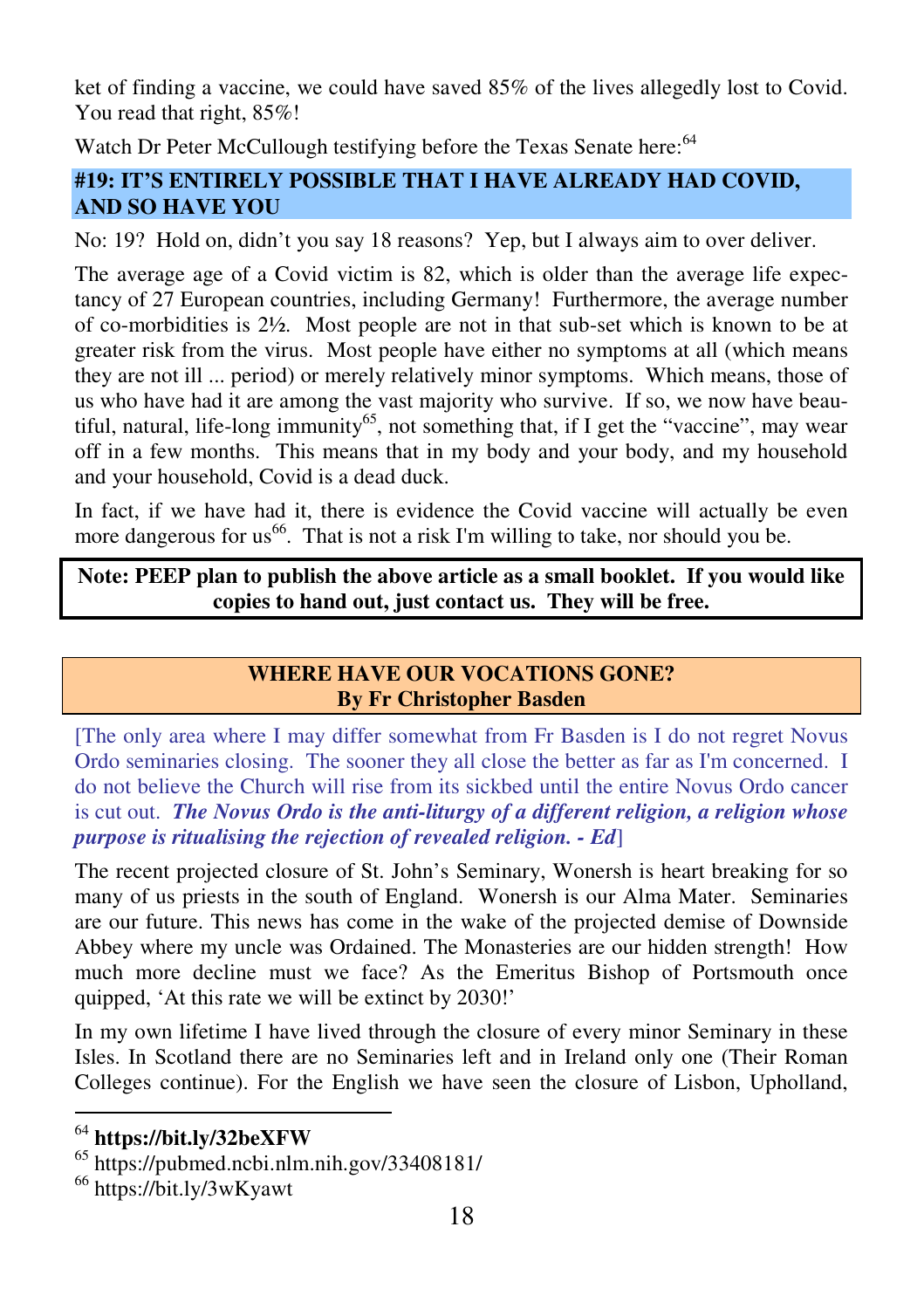Ushaw and now Wonersh. What tragic seeds of destruction we have endured which has killed off the fruitfulness of a Church we have known and loved!

Of course, I realise as Bullivant testifies in 'Mass Exodus' that there are many external factors including the huge demographic, cultural and sexual revolutions we have undergone. However, it is undeniable that there has also been a revolution within the Church (catechetical, liturgical, and theological) this has facilitated a doctrinal relativism which has considerably weakened the Church's confidence. Moral relativism also has entered in and has infiltrated to the highest echelons of the Clergy thus disgracing us before the whole world.

Although I am sad and pessimistic about today's ecclesial scene I am not without hope. I rejoice in the 'Green Shoots.' The purpose of this article is to demonstrate how many British young men and women look beyond these shores for vocation, not unlike in penal days. Below is a list of some of the main Seminaries and religious congregations which have in 2020 British men and women within.

| Name                                | Ordained                    | Professed         | Seminari-      |
|-------------------------------------|-----------------------------|-------------------|----------------|
|                                     |                             | 'Nuns'            | ans/Juniors    |
| Priestly Fraternity of St. Peter    | 12                          | 0                 | 6              |
| Institute of Christ the King Sover- | $\mathcal{D}_{\mathcal{L}}$ | 3                 | 8 in Seminary  |
| eign Priest                         |                             |                   | $+5$ in prep   |
| Institute of The Good Shepherd      | $\Omega$                    | $\Omega$          | $\overline{c}$ |
| Society of St. Pius X               | 11                          | $10 \& 1$ Brother | 3              |
| Franciscans of The Immaculate $\&$  | $\overline{2}$              | 2 Nuns $& 2$      | $\Omega$       |
| <b>Marians</b>                      |                             | <b>Brothers</b>   |                |
| Institute of The Incarnate Word     | $\overline{2}$              | 3                 | $\mathfrak{D}$ |
| Franciscans of The Renewal          | 3                           | 2 Nuns $& 3$      | $\Omega$       |
|                                     |                             | <b>Brothers</b>   |                |
| Community of St. John               | 5                           |                   | $\theta$       |
| Abbey of Le Barroux                 | 1                           | $\Omega$          | $\Omega$       |
| Abbey of Heligenkreuz               | 1                           |                   |                |
| Abbey of Gower Missouri             | $\Omega$                    | 2                 | $\Omega$       |
| Community of St. Martin             | 1                           |                   |                |
| 'Dominican' Friars of Cheméré       | 1                           |                   |                |
| Sisters of Life, New York City      | $\Omega$                    | $\Omega$          | 1              |
| <b>Carmels Abroad</b>               | $\Omega$                    | 22                | 9              |
| Society of Our Lady of The Trinity  | $\overline{c}$              | $2 & 1$ Brother   | $\Omega$       |
| <b>EWTN</b>                         | $\theta$                    | 1                 | $\theta$       |

There are over 100 British men and women chronicled above. I know for a fact that there were many more who for a variety of reasons did not persevere and returned to this country. What therefore can be the attraction? Why have this many young British men and women sacrificed not only family but homeland, culture and even language often for ever? After a good amount of investigation, I have perceived several factors: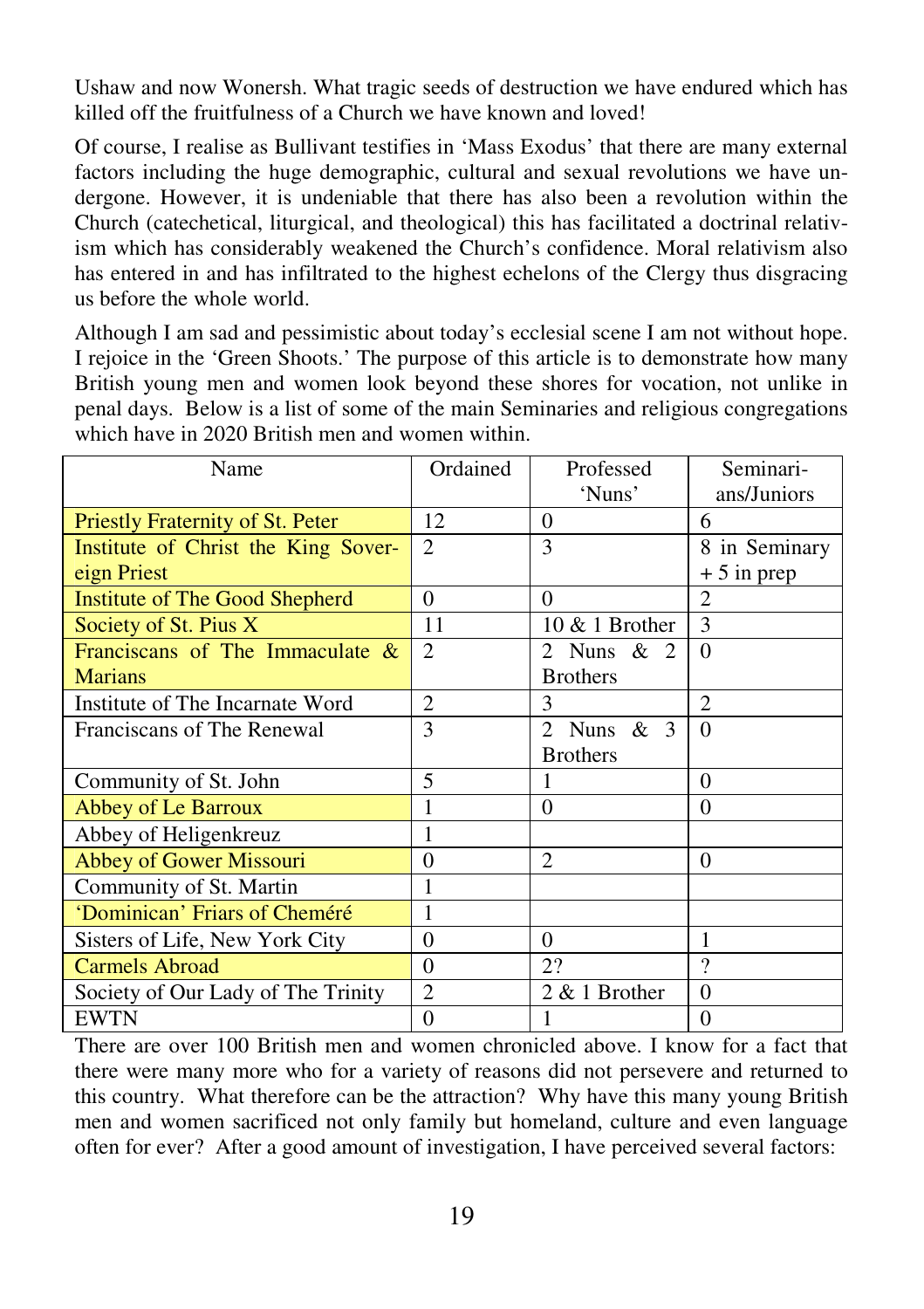- 1. The identifying character of the Cassock/Religious Habit. This ancient tradition goes back centuries and is evident in all the Churches of The East as well. "The Habit does not make the Monk" however, it certainly identifies and helps the Monk! How can one deny this dimension which helps to unite Brownies and Cubs all the way up to those of the police etc. and armed forces who parade each November before the Cenotaph?
- 2. A challenge involving a certain amount of rigour without being inhumane.
- 3. A conviction that salvation is not assured. The missionary endeavour of The Church has been compromised by the newer current of universalism and pseudo ecumenism. This has damaged the incentive to evangelise and live the radicalism of The Gospel.
- 4. An unashamed eagerness to witness to the power of Chastity in this sullied and destructive era. An eschewing of 'gender fluidity', effeminacy or the 'camp culture' acknowledging the complementarity of male and female as created by God.
- 5. The Perennial Philosophy. In the recent Code of Canon Law 252 it states: 'Students are to learn to penetrate more intimately the Mysteries of Salvation especially with St. Thomas as a teacher.' and in Canon 251: 'Philosophical Instruction must be grounded in the perennial valid philosophical heritage.'
- 6. An unashamed conviction in the belief of the supernatural. As St. Paul says. "If our hope in Christ is for this life only we are the most miserable of men."
- 7. The Traditional Liturgy. I know this is something my aging contemporaries cannot bear to hear but the Immemorial Mass of The Roman Rite which goes back to St. Gregory The Great has an explicit doctrinal and Eucharistic clarity and content. Furthermore, it is characterised by a profound abasement of the human before the majesty of God accompanied by a beauty and other worldly silence. The Institutes which utilise the so called 'Extraordinary Form' are highlighted (almost 80% of the people charted). The sublime vehicle of Gregorian Chant (which Vatican II said should have pride of place) is unsurpassed by any other artistic expression in the history of Christianity. The traditional liturgy does not straitjacket participation to mere intelligibility but allows for a more inclusive liberty to connect in different individual ways. For centuries, this Mass captivated and inspired millions inside and outside The Church and it still does.

For me, the simple fact is not only does tradition appeal – it works! Who on earth likes tea, coffee, wine or beer which is diluted? You will not run your car on watered down petrol! Similarly, if our Catholic Heritage is diluted the whole impetus to live it is weakened. The recently canonised John Henry Cardinal Newman campaigned throughout his life against 'That one great mischief – liberalism in religion'.

While at St. Bede's Clapham Park in London (1994 – 2018) I was amazed at how many young people attended our Traditional Rite as a springboard for discerning vocation. Many of course tried and did not persevere but in the Tradition, they found the certainty, the beauty, and the incentive to at least 'have a go'. We had youth who visited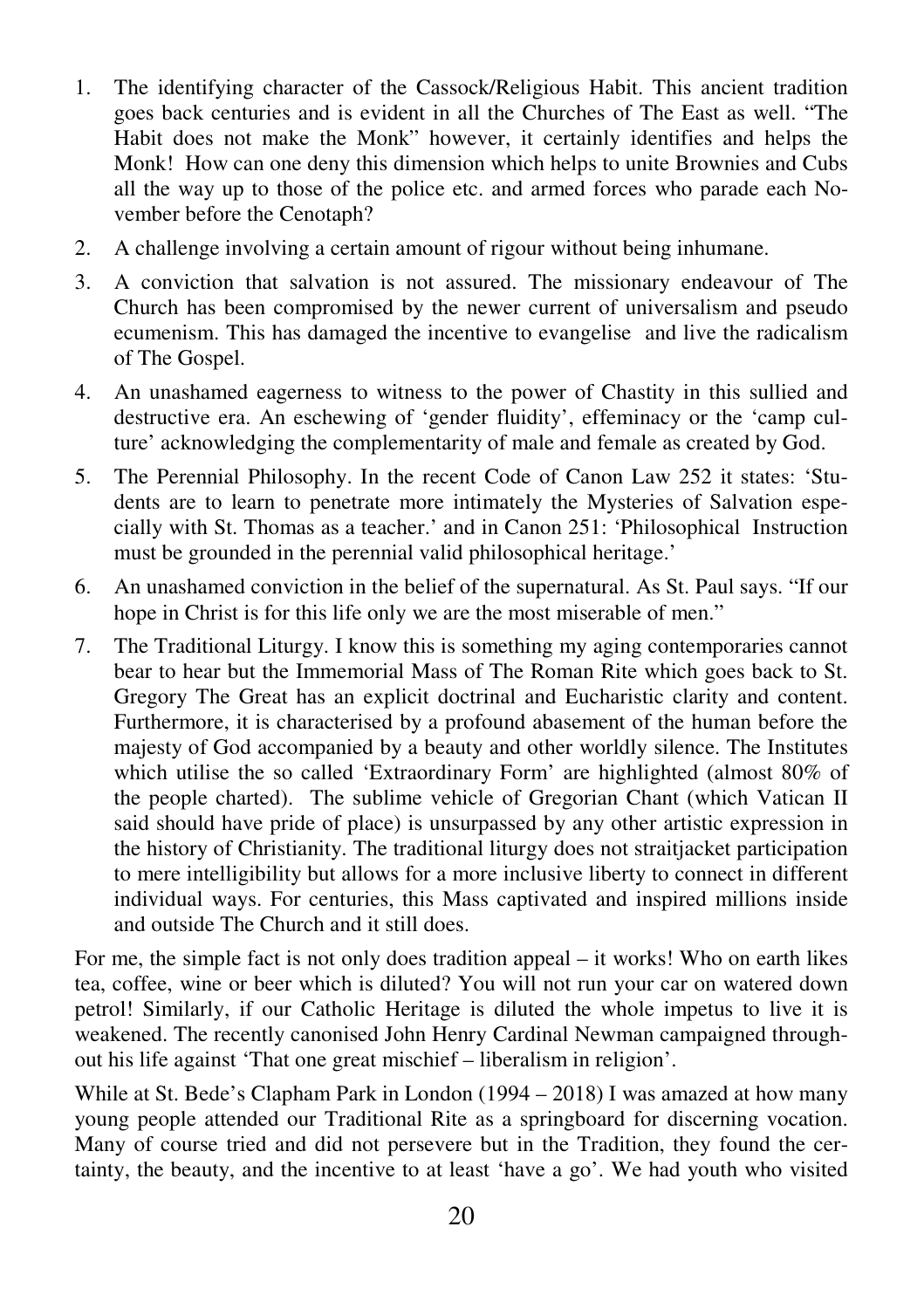Papa Stronsay in Scotland, Silverstream near Dublin, and Norcia in Italy to name three Traditional Monasteries which in a very short time have developed viable communities.

Business as usual? It just cannot be; how can we bear to see Mother Church so stripped and vanquished of her beauty and power? Exhausted Bishops spend a lot of energy trying to fill empty parishes and convents with priests and religious from other continents and cultures which have enriched our Catholicity. However, hopefully they are now beginning to see that young British men and women are still also called to Ordination and Profession and would like to help this Country to realise the Resurrection!

## **BRITAIN NEEDS NOT ONE TRUMP BUT A 1,000 TRUMPS Despite Brexit, Britain is an Occupied Country**  By Daniel Miller, Colonists of the Conservative Woman (Our Title)

In the aftermath of the surprise victory of the Vote Leave campaign in the 2016 referendum on whether Britain should remain a member of the European Union, the question immediately turned to what the result would effectively mean: whether a soft Brexit or a hard Brexit, a 'Brino' or Prime Minister Theresa May's phenomenal 'Brexit Means Brexit.'

If a gain for understanding has been made in the ten months since Boris Johnson's government incinerated a thousand years of British liberty and launched a psychological and economic war against the nation, it is that this question has been settled: Brexit means nothing.

Brexit means nothing because the enemy of liberty and human dignity was never really the European Union, which is ultimately only a kind of branch office administrating Eastern Oceania, but the semi-visible spider's web of foundations, corporations, criminals, academics, oligarchs, intelligence agencies and opportunists which dominate global power. What the rapid roll-up of power which characterised 2020 has shown is that the failed elite of the United Kingdom offers no alternative at all.

Johnson's actions over the last twelve months have made his position clear. At the moment when President Trump was withdrawing support from the fatally compromised World Health Organisation, an institution under the control of China, whose director is currently being investigated for involvement in war crimes, Johnson joined Bill Gates in increasing its funding.

In October, doubling down on corruption, the WHO altered its official definition of herd immunity in line with the priorities of its pharmaceutical industry sponsors to the medically illiterate claim that herd immunity is achieved only through vaccines. According to YouTube's official policy of censoring information which contradicts the WHO, this cynical lie cannot now be questioned on their platform.

In early November, with nothing yet officially decided, and evidence of procedural and statistical anomalies continuing to accumulate, Johnson rushed to join the US media in congratulating the Democratic Party candidate Joe Biden, the politically compromised dementia patient whose installation in the White House would mark the end of the American republic.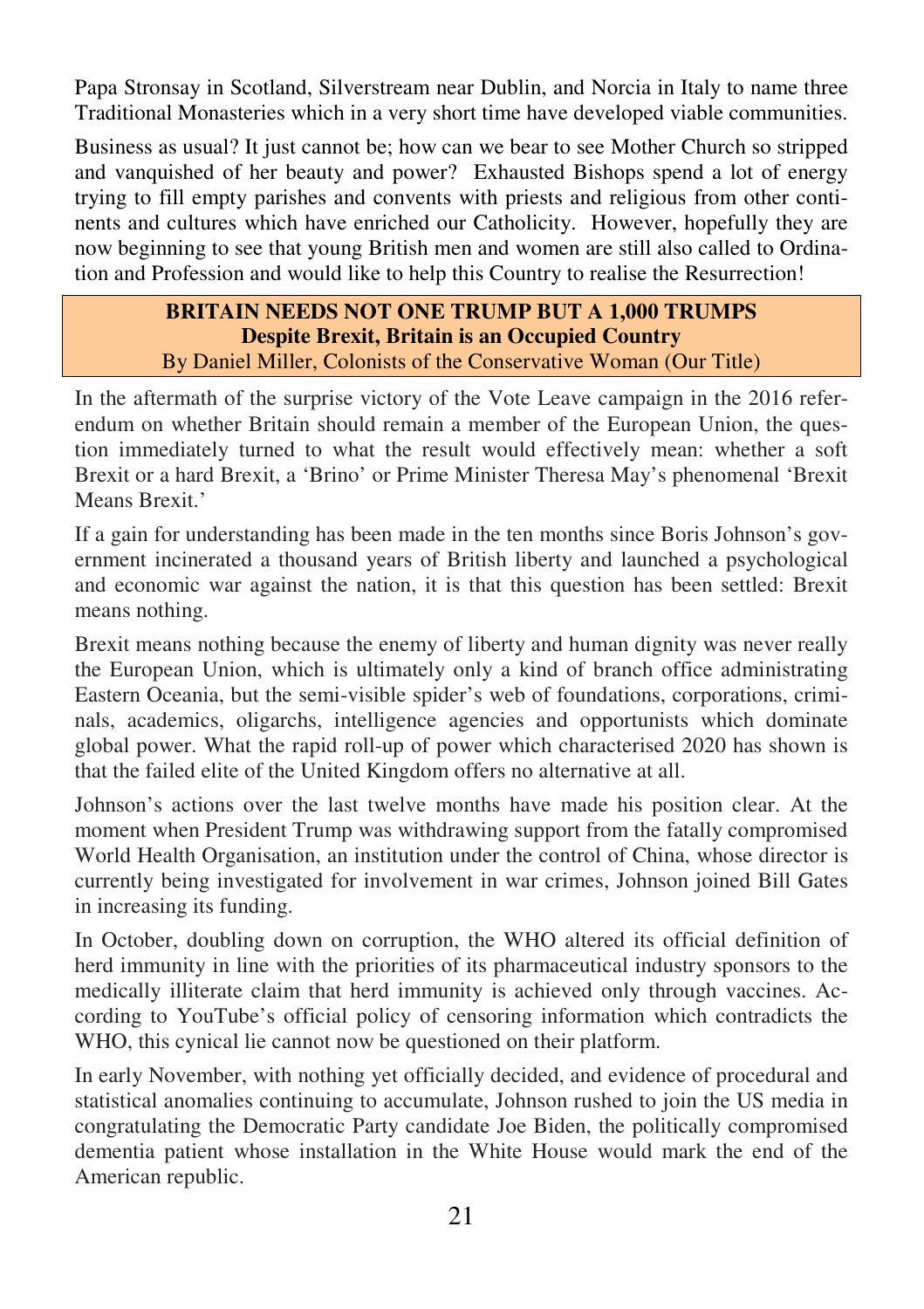As the apocalyptic Cardinal Carlo Maria Vigano, the former ambassador of the Vatican to the United States, has noted, Biden is a figure 'who does not have his own identity: he is only the expression of a power that does not dare reveal itself for what it truly is and that is hiding itself behind a person who is totally incapable of holding the office of President of the United States'. Johnson no doubt saw something of himself.

Johnson's theatrical Christmas Eve conclusion of a 1,200-page withdrawal agreement was greeted with predictable applause from a sycophantic British media, which showed no indication of having scrutinised it. This casual corruption is endemic in post-Brexit Britain and it has nothing to do with the EU.

At the highest political level the country is being governed by Sage, a body dominated by behavioural scientists directed to suppress what Cioran called 'the virus of liberty' through psychological warfare. Hence masks, symbols of subjugation to the pseudoreality that Sage and their functionally identical European colleagues have created, continue to be mandated, and policies of lockdown continue to be imposed, despite no convincing evidence demonstrating that either policy has any positive medical effects.

What is being implemented is a policy of intimidation designed to terrorise, demoralise and atomise the British population with the aim of augmenting globally centralised 'expert' political control over national economies.

The extent to which this policy is entirely conscious remains a complex question. As anyone who has ever worked with heavy machinery knows, a clever plan is not required for disaster.

In the first place, one can wonder whether the current pseudo-elite of global leaders, TED talk-tier intellects, glorified spreadsheet managers, and halfwit politicians possess the icy competence to orchestrate an international conspiracy, in lieu of entertaining, with attendant risks of a complete abandonment to fantasy, Disraeli's famous claim that 'the world is governed by very different personages from what is imagined by those who are not behind the scenes'.

Second, even where collusion is undoubtedly occurring, and plans are being hatched, clearly a broader orchestration is unfolding through the recursive combination of compliance, madness, and self-interest which now is being generated by the pandemic narrative itself. Nobody can now escape what has been summoned, and this condition is particularly acute among the current institutional elites, individuals who have 'reached their positions though surrender of self, calling in experts to tell them what buttons to push'. As Arendt observes, it is difficult to lie politically without beginning to believe the lies oneself, and Western institutions are today controlled by individuals who have been lying their whole lives.

Hundreds of millions if not billions of people are now heavily invested in the narrative of an exceptionally lethal plague, and as everyone who has attempted to restore balance to this question already knows, these people cannot easily be disabused of their beliefs, either because they're intellectually unable to process what is happening without it, psychologically unwilling to concede their own mistakes, or interested in profiting from the situation.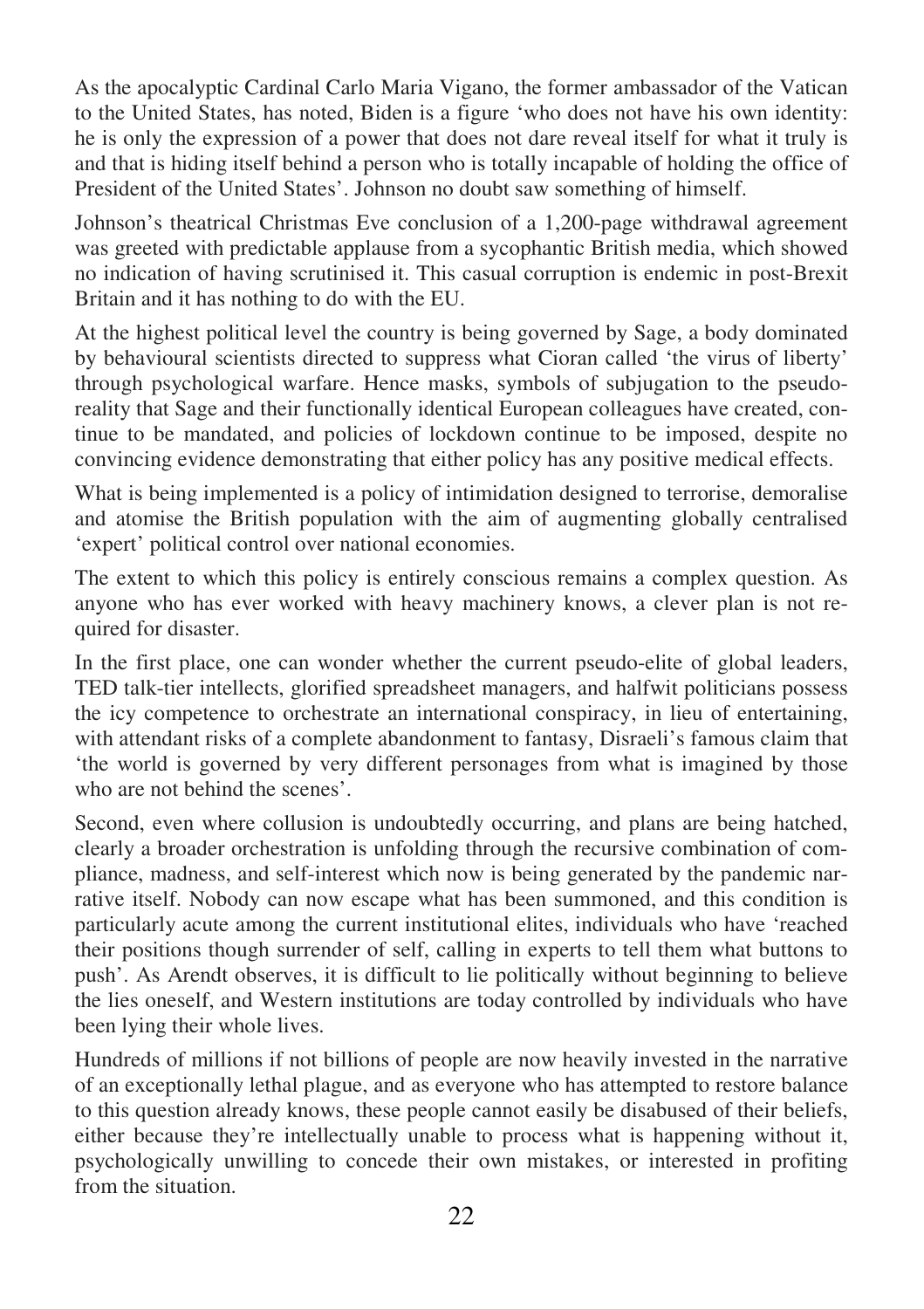Globally, tech oligarchs have been able to seize vast wealth and expand their markets. Nationally, narcissistic politicians, journalists and charlatan scientists such as Neil Ferguson have gained attention and power. Locally, petty bureaucrats have seized on opportunities for sadism, or sloth. Most of these people are not being remote-controlled from Davos, but are responding to incentive structures, in a situation in which incentive structures were already fundamentally misaligned.

As with World War One, arguably the closest historical analogy to this current position, a systematic disconnection between power and accountability is fuelling the continuation and the deepening of the crisis. Lockdown is now a button that an infantile Western elite can push to increase their power. Hence in Scotland, Sturgeon, in an effort to demonstrate her independence from Westminster, initiates a draconian lockdown and in London Johnson is compelled to follow suit because he does not want to look weak. Or teachers' unions, cynical from teaching in a useless system, exaggerate the threat posed by reopening schools, and the convictionless Keir Starmer deploys it as a weapon against Johnson, with no consideration given to the consequences it will cause.

This is a monkey trap in which the beguiling kudos of 'defeating the virus' now functions as an object of intra-elite competition, which the egos and ambitions of a class of delusional and sociopathic politicians prevent them from relinquishing, even as 'their' countries are destroyed.

Through motivated reasoning, individuals will always tend to seek out justifications supporting their desires, and over the last twelve months, the spectre of the virus has become a catch-all explanation, deployed by everyone, and swelling to monstrous size as a result.

Where the exercise of reason isn't controlled by higher principles, this can expand into psychosis, and there is some evidence for concluding that this has occurred. Apart from the pathetic case of the Prime Minister himself, exemplary in this regard are Bill Gates, probably the most important single individual in the pandemic, given his political domination of global medical science through the Gates Foundation, and the Health Secretary Matt Hancock, an exceptional embodiment of the mediocrity of the elite.

On the one hand, an obsequious and incurious individual of below average intelligence, almost the Peter Principle incarnate, and on the other, a messianic oligarch whose favourite philosopher is Steven Pinker. Both demonstrate disturbing body language and odd, inappropriate outbursts of laughter whenever they appear in public. Taken together, they represent the defining axis of contemporary Western power, no less visible in post-Brexit Britain than elsewhere: shallow, delusional, hollow.

Hancocks exist in every Western European government with superficial regional variations, as in the overpriced menus of tasteless fast-food chains. There is a Spanish Hancock, a German Hancock, an Italian Hancock, and a French Hancock, the latter of whom studied at the ENA, instead of PPE at Oxford, before proceeding directly to national government, without passing through concrete reality first. Hancock embodies the generic form: servile, cynical, unintelligent, and ambitious.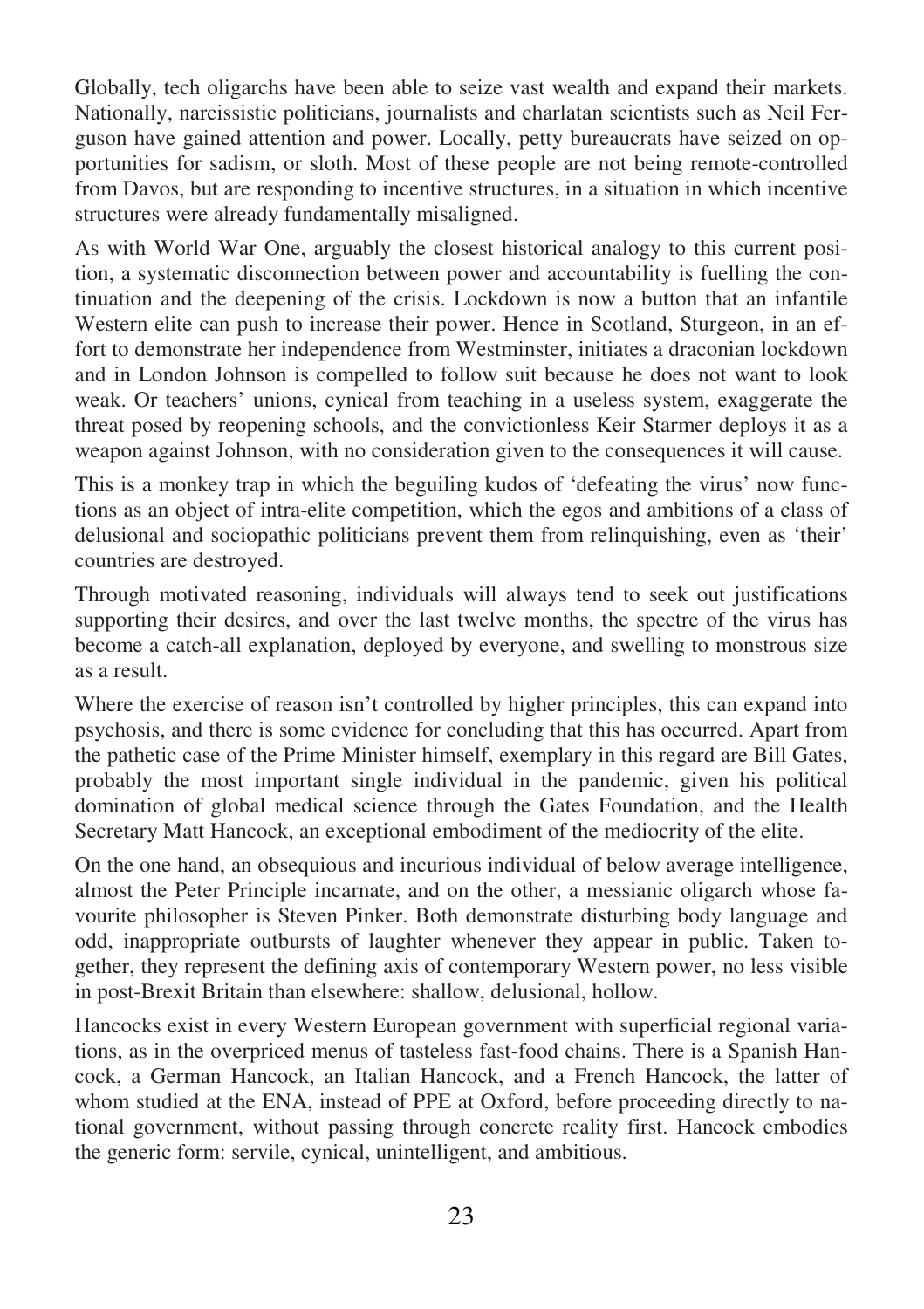Gates, on the other hand, has a particular psychology, but his individuality is secondary to the vision which he shares with other members of his class. An Ivy League dropout who made billions by selling software, before spending the next several decades surrounded by yes men, what defines this elite isn't only their incredible wealth, but the frictionless virtuality of how they acquired it, their lack of taste and culture, and their desire to think of themselves, not only as powerful but as spiritually advanced precisely through their distance from corporeal reality. The transhumanism articulated by global spokesmen such as Klaus Schwab, together with the anti-essentialist, social constructivist doctrine that in the last ten years has gained the status of a crypto-religious dogma are both aspects of this paradigm, and lockdown, which reinforces the virtuality of social life, is yet another.

The distinction with President Trump, a developer, with experience in managing construction projects and dealing with many different types of people as opposed to screens, is striking. Britain will need a figure, if not a thousand figures, of evidently even greater mettle before it can dare to dream of sovereignty again.

As things stands, Brexit or no Brexit, Britain is an occupied country, controlled by a clique of bagmen, inadequates and fantasists, hypnotised by numbers, indifferent to the welfare of the nation in the service of their own agendas, and insulated from the destruction they are enacting.

'We have taken back control,' Johnson declared as he returned to a country now under indefinite house arrest, with the complicity of a legal system which has failed to challenge the liquidation of constitutional rights, a press which has abandoned its duty to hold the government to account, and a parliament which has submitted with a whimper to its abolition.

Do you feel in control?

# **I GO TO THE KING!**

*A visitor to a church run by the Fraternity of Christ the King in Europe sent the following reminiscences about her conversion. We have copied this article from The Dowry.* 

A year or two after my conversion to Catholicism, I happened to go to a Latin Mass, and from which I came away profoundly changed. I had seen no visions, I had heard no trumpets, it was a low Mass and on a very cold and dark and early morning; there was no incense, no Gregorian chant and no organ. There was instead a most chastening decorum and sobriety that shook me to the core: God was in that place and my appalling misery was all right there before me. I would have given anything to have had, not a veil, but a blanket to cover myself. Before returning the next day I made sure to have something to put on my head, at least, and a longer coat for wrapping around the trousers.

I attended that Mass every day for a month, and then it was time to go home and to my regular parish church - and where I felt no compunction about my misery or my trousers. Our Lord was as present there as He was at that Latin Mass. What sense did it make to cover my head at the Latin Mass but not at the Mass in my church? As if God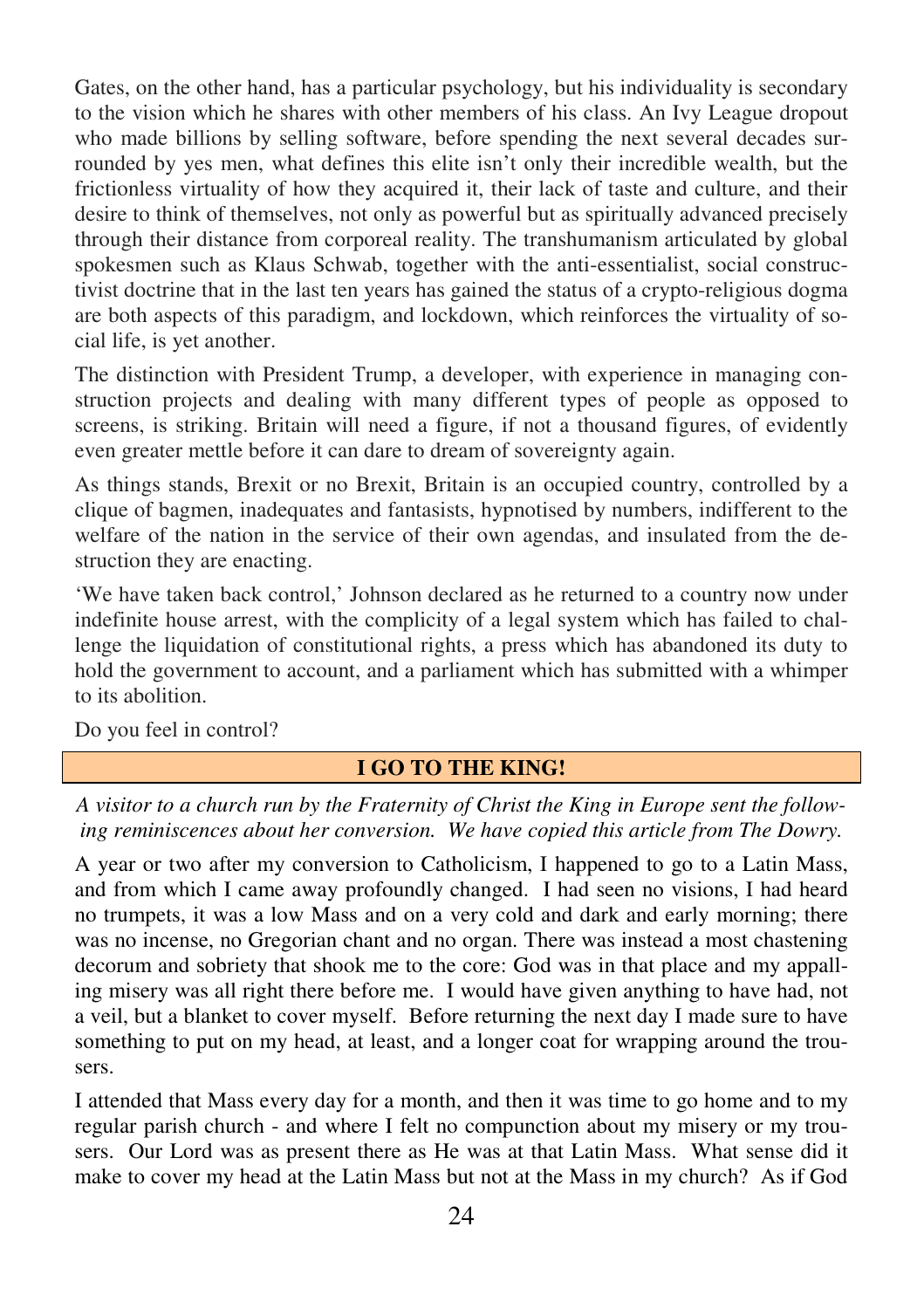were not there? Well, the reasoning was certainly sound enough, but courage enough I did not have for wearing a veil quite then. However, I did start wearing skirts and dresses, and after a while I just stopped wearing trousers altogether. And in hindsight, I can say that it was the most important step I took in the whole of my spiritual life. Nothing could have removed me more effectively from the clutches of the world than putting away the trousers for good. It may seem a very great exaggeration to say so, but it is the simple truth.

Every time we go to the Holy Mass it is our royal marriage, and most especially if we are to receive Holy Communion. The very beauty of the church reflects the solemn reality of this, and everything inside concurs to honour as sumptuously as possible the ineffable dignity of that which transpires there, and within us: exquisite linens and lace clothe the Altar and choicest flowers adorn it like jewels, the Priest is solemnly vested in his sacred garments and the very air is ennobled by plumes of the most heavenly incense; if it were given us to see the divine reality of what is unfolding unseen all around us and upon the Holy Altar, the glory of it would cause us to faint before ever reaching the altar-rail. There we come before the King of kings, our great Prince Who, upon the Altar has accomplished the great sacrifice of His cruel death which He died to crush the horrible enemy of our souls. In receiving Holy Communion we are united to our beautiful Prince-Saviour in the holiest of unions; our flesh becomes one flesh with His Flesh, and our bodies become the Holy Body of our Royal Spouse. How reverently, how carefully we ought to clothe it then! How reverently and carefully we ought to keep it!

And so it was that I began wearing dresses. And to my great surprise, it began to change me. It is difficult to remember now the myriad transformations brought on by the dresses and skirts, but a few in particular stand out. For instance, just for starters, I began to think of myself as an adult woman and not anymore as some generic piece of ageless humanity. I was nearing 40 at the time. When I started wearing dresses I realized that I had never really matured much beyond the age of 10 or 11. Oh, I was as mature as anybody else in the way the world judges maturity, but I was quite dismayed to discover instead how appallingly immature and even ignorant I actually was. This immaturity resembled something like the petulance of spoiled children. Wearing dresses gave me the authority of an adult, finally, and over time the spoiled child got sorted out.

\*\*\*

I ought to say here that it was not as if I had never worn dresses at all. On the contrary, I had a lovely collection of dresses. But the going back and forth between dresses and trousers annuls any positive virtue of the dress-wearing and serves only to stoke one's vanity more. I remember thinking how wonderful it was to be a woman because a woman can wear whatever she wants: dresses in the morning trousers in the evening! Men on the other hand are always stuck with trousers. But that's the very sort of thing, it seems to me, that sets us up for believing that we actually can do, and have, and be anything we want (the delusion of spoiled children).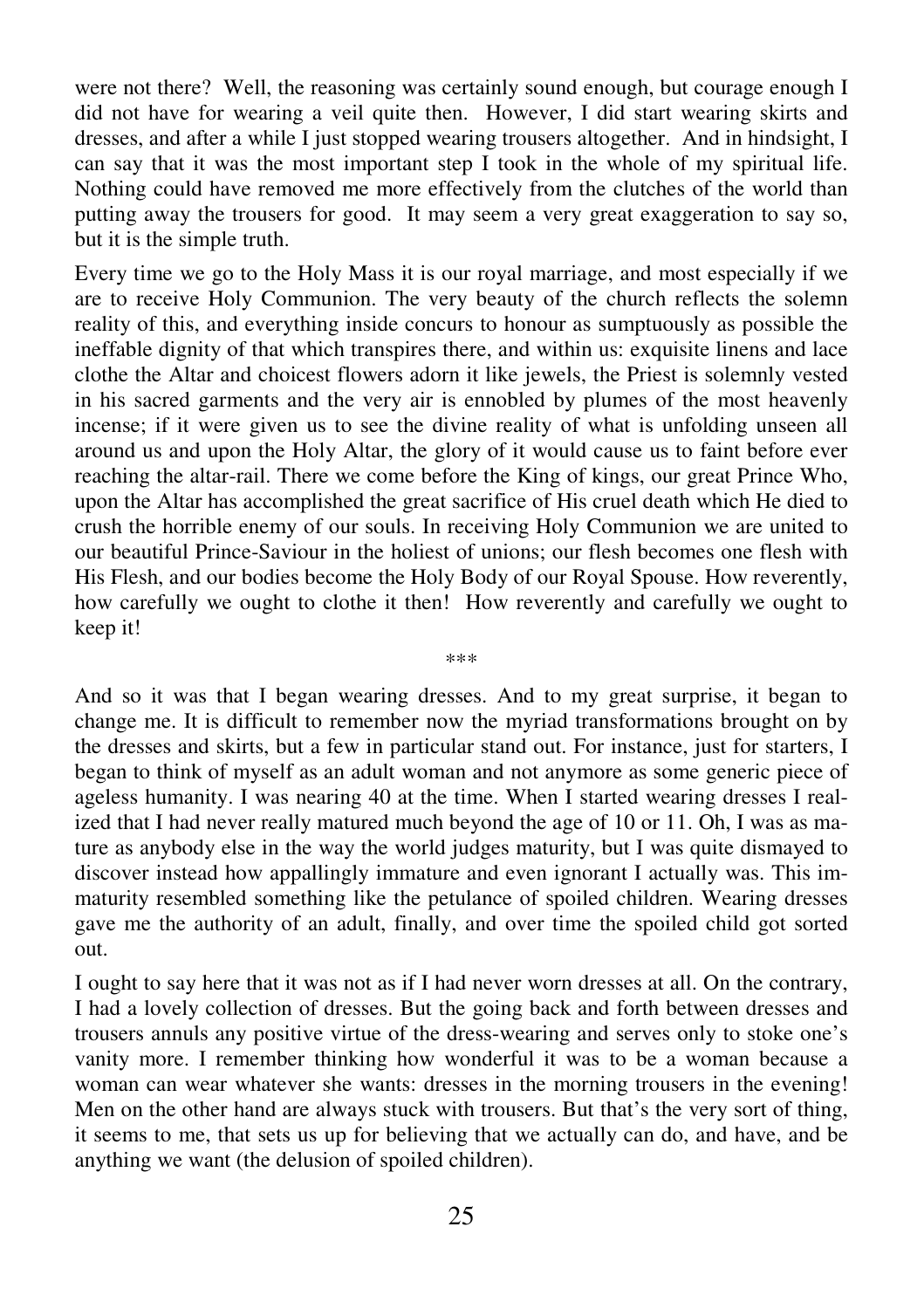Wearing dresses began to soften me, they softened my thinking and they softened my heart. I had never had much of a maternal instinct, but I got softened even into that. Not that I was particularly wanting to become a mother, but I found myself quite surprisingly delighted by little children and I no longer feared taking small babies into my arms!

Then, I could not help but notice a new kind of intelligence; it came like an unexpected Spring after years and years of winter sludge (which I had mistaken for great acumen); it progressed one little flower at a time. My thoughts were being formed by a now gentler heart informing a more docile mind; I began to learn how to be gracious with others. I had always been mannered and polite—but a far finer grace was truly lacking. And without even trying, I became more delicate and feminine in my bearing.

And my relationship with my husband changed completely. This alone could fill a book. Wearing a dress was a constant reminder to me of my position with regard to him. And to God. Beforehand, to my graceless mind, we were not much more than just two people living together; 'man' and 'woman' being secondary distinctions and even interchangeable: we are all equal after all! When I stopped wearing trousers I also stopped thinking that we were equal and started seeing him as head of the family, for instance, and responsible for me. And for the first time ever I felt gratitude towards him, and I was no more so inclined to criticize him and tell him how he ought to do everything from tying his shoes to running his affairs. I was becoming more quiet and respectful—with a certain holy fear of God conducting me. For years I had been bitterly dismayed with my husband, I am so very sad to say. But in the last years of his life I had learned, by the grace of God, to be a better wife. The evening before his most unexpected death, I happened to look at him from across the room and my heart filled with such love and gratitude, and I blessed the Lord for so splendid a husband.

Now, all of these things that I have written cannot be entirely ascribed to the mere fact of changing trousers for dresses. Because, in fact, the change to dresses was itself an effect of a greater cause. I would not have been at that Latin Mass, which was the catalysing moment of the trouser-to-dress change, if there had not been first of all, a great desire for God urging me on.

In that period, while living abroad, I had been reading The Little Flowers of St. Francis, The Life of St. Catherine by Blessed Raymond of Capua, Story of a Soul by St. Therese of Lisieux, and Dark Night of the Soul by St. John of the Cross. These great saints imparted to me a most sumptuous knowledge of the Lord and a supremely beautiful notion of Catholicism. And reading them made me very homesick for God and for His Holy Church; they made me aware of exquisite things for which it was impossible not to be consumed with the most desperate kind of longing. And that first Latin Mass was the drop that made the cup runneth over: in the dark of that cold morning all the longings and desires became reality and I was immersed in the beatitude of eternal mysteries. And indeed my vileness was keenly felt in that great moment, but it seemed too, that I was being raised up and clothed in the glorious robes of my eternal birthright. And what remained afterwards in the wake of it all was something like a hint, an injunction, maybe whispered by my guardian angel: Be clothed in your glory.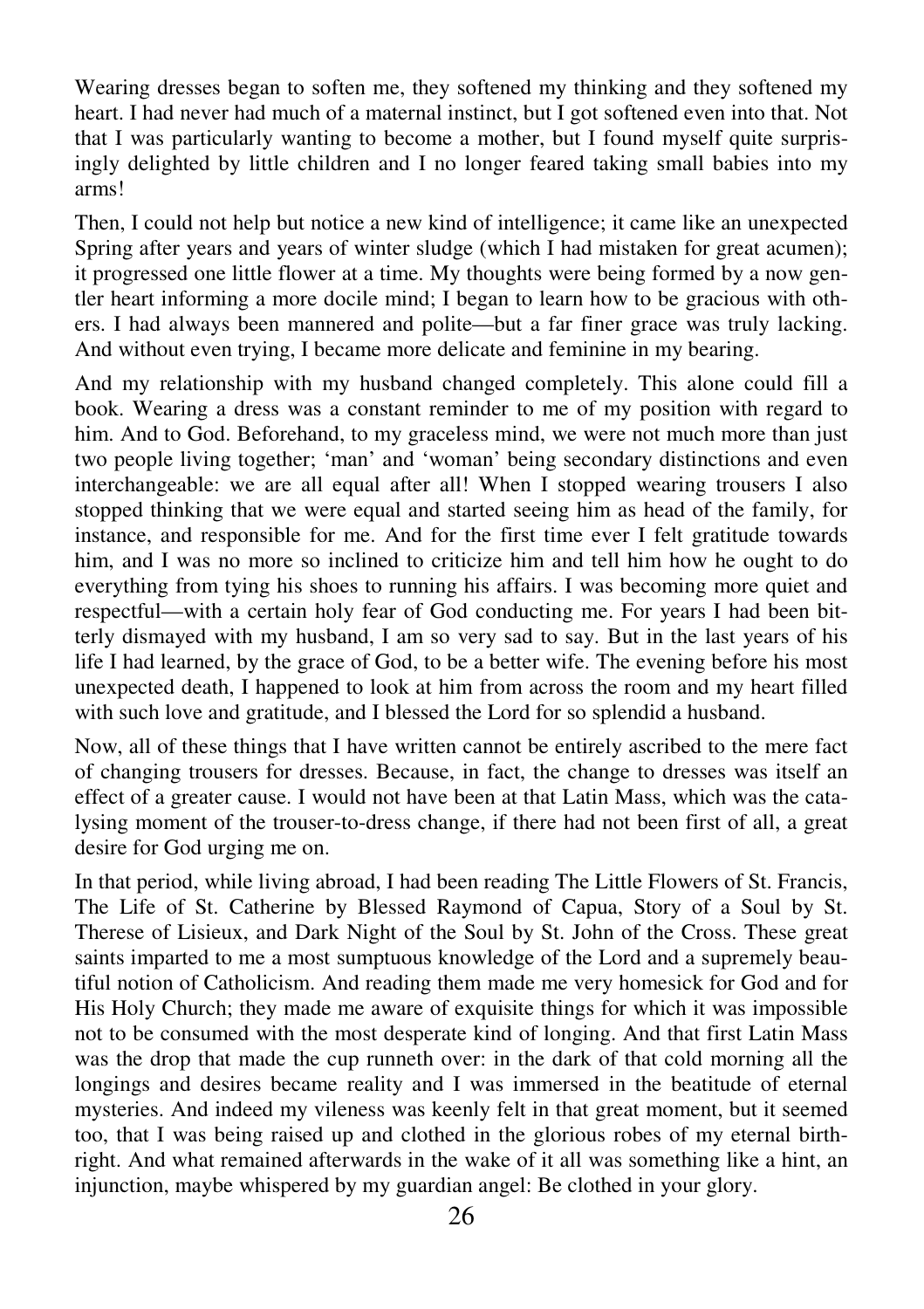Before returning to my regular parish, I had purchased a Roman Missal to have with me in that far away place and to remember those remarkable days of grace at the Latin Mass. I would often read from it at random just for the deep refreshment it gave my very hungry soul. There was something so high, so majestic, and so compelling in those ancient pages! They seemed capable of transforming a gardenshed into a cathedral like Chartres. What could they not do for a soul? They were most assuredly doing some such thing to me. Certain bits of text, I recall, so astounded me (this is the Holy Mass?); they shot into my heart like arrows and lodged there, and will be there for all eternity I do believe. These began to work deep and complex transformations in my thinking. And while for the most part they were mere phrases, yet, they were changing the way I thought about myself and most especially, they had me reflecting for the first time ever on the way God thinks of me, and there was just no place for trousers; there was no place for any of the former things: *The princess is decked in her chamber with gold-woven robes; in many-coloured robes she is led to the king...* 

#### **A SPIRITED AND MANLY DEFENCE OF OUR HEAVENLY MOTHER**

[Michal Matt, the editor of the Remnant, recently scripted a short video, the Children of Winter. The gist of the video was that Christians needed to prepare themselves spiritually for the coming persecution. This is a sentiment with which I whole-heartedly concur. After this short video, a Protestant. clearly a decent man, wrote the following:

*"What a powerful and masterfully done warning for our times. Unfortunately and regrettably, I cannot share it with my family and friends due to the ending of the video and my convictions being a Protestant. Could you possibly do another leaving off the pleas to Mary at the end. I mean no offense."* 

Michal Matt, instead of responding like some modern, post-Conciliar, effete ecumaniac, doubled-down and launched into a beautiful, manly defense of our Blessed Lady. The following is a slightly edited and précised transcription of what he said. My gratitude to Michael Fletcher for the transcription. - ED]

It is important that we have serious conversations in the world of phony ecumenism. We need to find a way for all Christians at these times to stand together. I'm a Catholic I grew up in the faith. You're a Lutheran, you were indoctrinated in that. What I want you to consider is that we all have prejudices that we need at the very least to be prepared to look at. So, when you were told that Catholics worship the Blessed Mother or worship statues, you have to understand that simply isn't true. When you go to Mount Rushmore, and you look at the four presidents up there, are you worshiping them, are they the graven images that are condemned in Scripture? No, something else is going on. I've travelled all around Europe, and in Germany I've seen plenty of statues of Martin Luther but I don't assume Lutherans are worshipping these statues. We need to update our polemic a little bit, think for ourselves, get beyond the failed leadership that we're all struggling under, to see what's really going on. And to see if there's any way, without false compromise, we can come together and form an army to stand against our common enemy.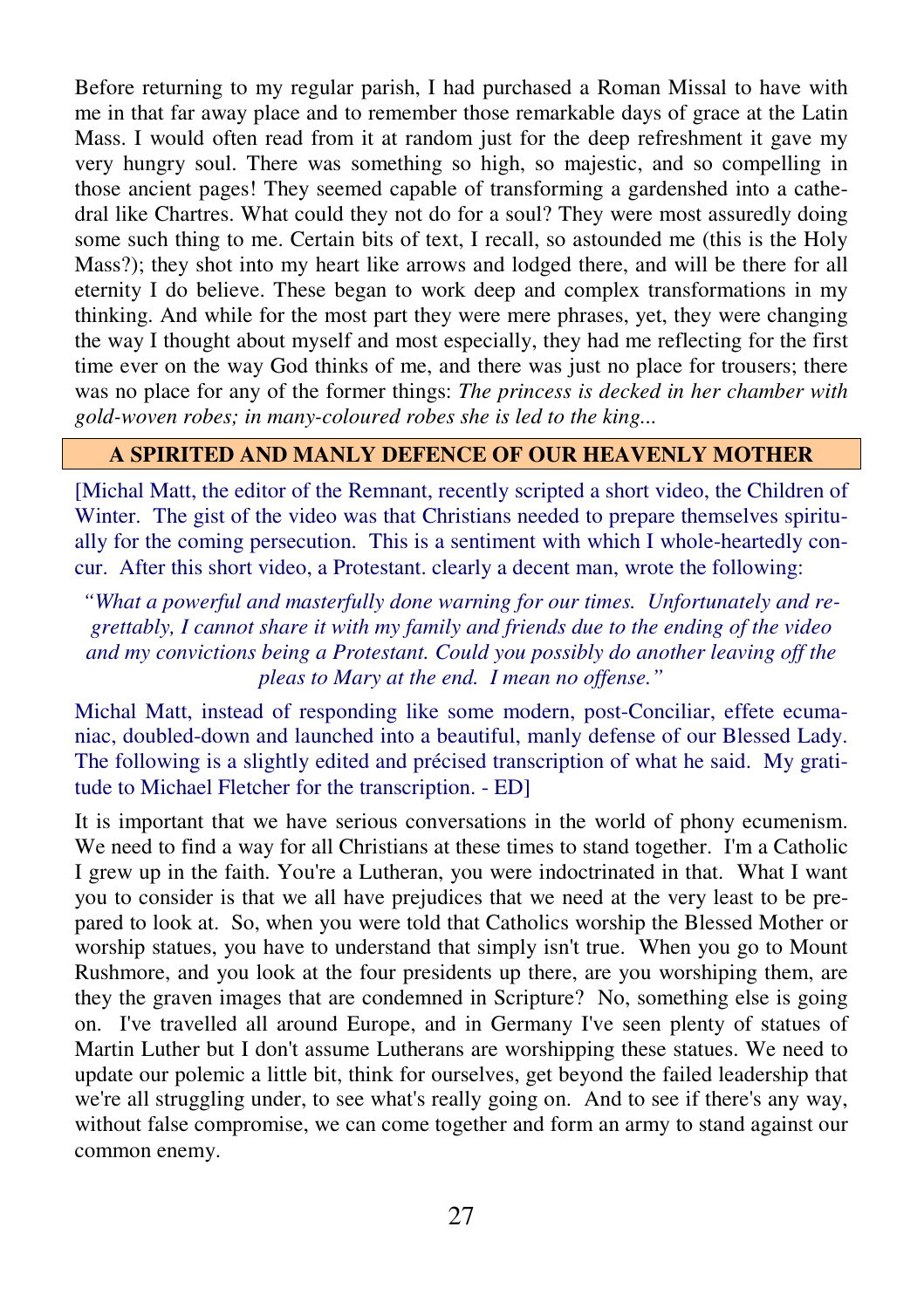Now, I mean no offense to my correspondent here, who seems like a heck of a nice guy, and I appreciate that he weighed in on this. Let me clarify and tell you where I'm coming from, and hopefully you can listen, and even get beyond this somehow. There's a reason that, last time, we put up a video clip of a young man walking through the streets of a burned-out city with the Rosary in his hand. The Rosary is not a decoration and it is not a prop. It's part of the strategic solution to what's happening right now and it has precedence, *deep* precedence going back a thousand years. The Rosary is not just some whimsical invention of ours or of some recent popes. We talk so much about the French Revolution and those who resisted the demons in 1789, the Catholics in the Vendée, carried rosaries as part of their military uniform. They also wore the Sacred Heart as part of their uniform, because they knew it was a combination of physical warfare and spiritual warfare - you can't have the one without the other if you want success.

500 years ago at the Battle of Lepanto every warrior, every sailor, every soldier prayed the rosary on the decks of the ships of the Holy League before routing the Ottomans and saving Europe from Islam. These weren't all especially devout people. They probably weren't daily communicants, and they certainly didn't just hop off a holy cart, they were hardened soldiers of Christendom? But they knew that if there was to be success against evil you had to have a serious spiritual arsenal of weaponry, and the rosary was part of that.

The great Hilaire Belloc, when running for political office in1906 in England, found out that there were whispers behind his back that he wore his religion on his sleeve and because he was a Catholic he could never represent them. Here's how Belloc responded at the time, he took the rosary from his pocket and said: *"This is a rosary and, as far as possible, I kneel down and tell these beads everyday. If you reject me on account of my religion, I shall thank God that he has spared me the indignity of being your representative".* Now that's how a real Catholic speaks, and guess what - Hilaire Belloc won the election in a landslide, he won because he didn't try to hide his beliefs for the sake of a fake unity with non-Catholics or for political gain, and neither should we. We should not hide what we believe, but that is no reason for not remaining brothers in arms on the field of battle.

There is a famous story: a young man in France boarded a train and took a seat across from an elderly gentleman who appeared to be dozing. When the train lurched, a rosary fell from the gentleman's hand. The young man retrieved it and handed it back to the gentleman. He couldn't resist asking the gentleman if he still believed in such things as praying the Rosary. The gentleman responded that indeed he did. The young man then proceeded to enlighten the elderly gentleman about the more modern and sophisticated view of the world and explain that enlightened people no longer believed in such nonsense as praying the Rosary. As the older gentleman prepared to leave the train, the young man offered to send him material to further enlighten him. The older man kindly accepted the offer and gave the young man his business card as he departed. As the train pulled away, the young man glanced at the card, it read: Louis Pasteur, Director of The Institute of Scientific Research, Paris.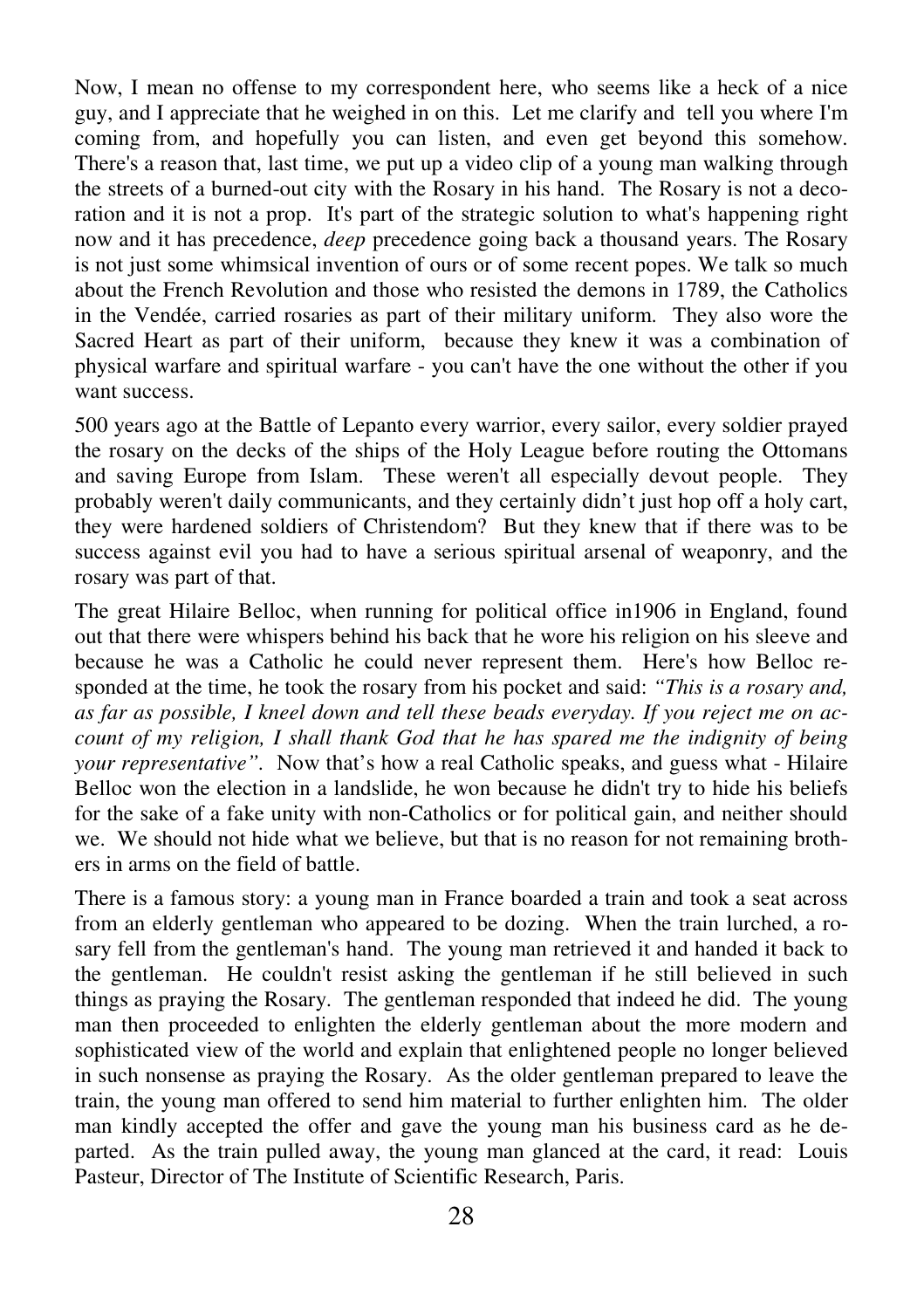I would ask you to ask yourself: now, let's just see if we can put this one to bed, let's just put an end to this thing about worshiping Mary. Ask yourself: why would Jesus Christ, who was God, why would He damn someone to hell for asking his Mother's help at an apocalyptic time like this? Why would that tick Christ off? Does that really make sense to you? Because it certainly makes no sense to me.

I get it, I understand your argument, you say, "No man comes to the Father except through Jesus," which is Biblical. I get it, and I accept it completely and do not question it in the least. *But* God, in his providence, puts all sorts of people in our lives. He puts people in our lives who helped us come closer to Jesus, who alone then will ultimately brings us to the Father. You see there's all sorts of things that helped us come to the one who brings us to the Father: people, friends, family, and yes, the Mother of God.

Certainly, the friends of Jesus 2000 years ago obviously went to the Mother of God for all sorts of reasons. She was probably cooking for them half the time. They had all sorts of needs and I'm sure she fulfilled them perfectly wonderfully. They would have gone to her because they were human. It's a beautiful thing about Our Lady, the devotion to Our Lady, the humanity of Our Lady. She understood the suffering, she understood what it was like to be human, there's no reason we should dehumanize Christianity by throwing her out. The friends of Christ would have gone to her many times over the course of the three years of Our Lord's public life. Remember what happened at the wedding at Cana for example, Mary has pity, she intercedes doesn't she? She intercedes for the bridegroom and the bride who were embarrassed because they had run out of wine early in their reception. Why would it be wrong to go to her now? That doesn't make any sense. And think about our own mothers, our actual mothers, these were our first teachers about Jesus Christ. They taught us everything we know, they set us on the road of going to Christ for everything. They introduced us to Him so that ultimately He could bring us to the Father. The Mother of God is no different from our own mothers. It's the same thing, we go to our own real mothers, we go to the Mother of God for the same purpose, to bring us closer to her Son. Catholics have never worshipped Mary, no more than we worship our actual mothers in this world. Idolatry is a mortal sin condemned by the first commandment of God and by every catechism of the Catholic Church. Idolatry is condemned by God and by the Church. So please, as the hour is late and persecution is coming, read my lips: I do not worship the Mother of God and no Catholic ever has in 2000 years of Catholic history. If you believe they have, you have been misinformed. We built magnificent Cathedrals in her honour but not Marian temples of worship - there's a difference. I've been to those cathedrals all across Europe and not one of them advocates the worship of the Mother of God. If you think otherwise, you have been misinformed.

Michelangelo sculpted her, Bellini painted her, and our Christian forefathers drew her images on the walls of the catacombs when Christianity was illegal in Rome. Now, why do you think that should be? They weren't worshipping these image on the catacomb wall. They used images like these to express their devotion and help them pray and to honour the Mother of Jesus. And when I say "they" I mean the mothers and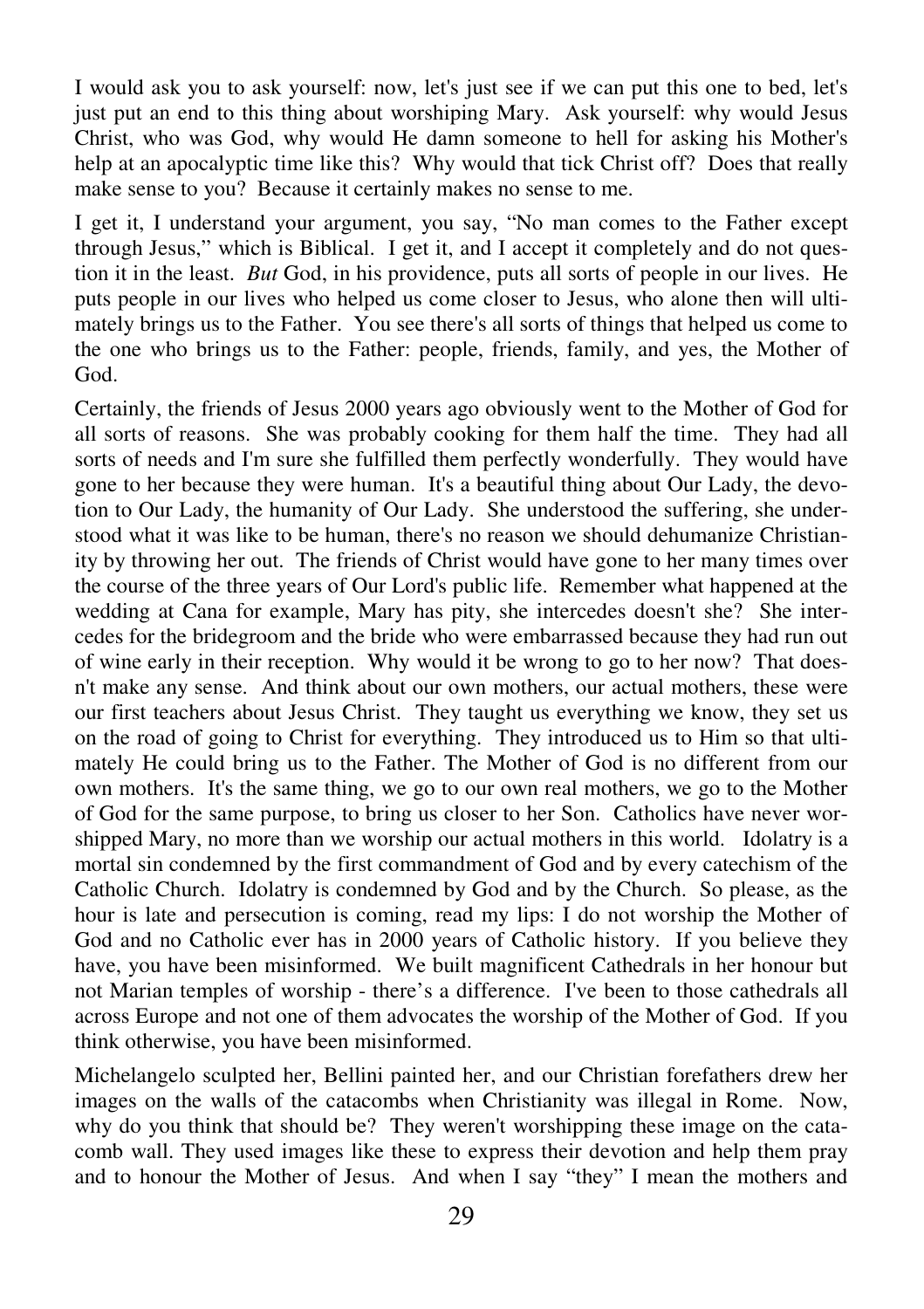fathers of all Christians all those who claim to be Christians, this is what was happening in the early days of the Church. This did not develop later on. And why were they doing this? They were doing this because from the Cross Christ had given his mother to them, to us, when he said, "Son, behold thy Mother". He did this, not John, not Mary, not some weird future Pope that Martin Luther was tangling with, Jesus did this, and he did it for a reason? And for us to reject Mary, after Christ gave her to us from the Cross, is to reject Him.

All the Crusaders of Christendom, the great minds of Christendom, such as St Thomas Aquinas and St Augustine, the leaders of Christendom: Clovis, Charlemagne; the heroes of Christendom: Joan of Arc, King Louis IX, they all went to Mary like little children, as children go to their mothers - not as worshippers go to a false goddess.

And when the soldiers - there is such rich and beautiful history to reflect upon here when the soldiers of a pagan world order came to the Garden of Gethsemane and took Christ into custody, what happened? - His disciples ran away, His Apostles abandoned him, Peter denied him, Judas had betrayed him and John, the Beloved Apostle, fled in terror, which means that Jesus left the Garden friendless and in chains? But what happens when we turn the page? We find John the Beloved Apostle standing at the foot of the Cross, a tower of fearless strength. What do you think might have happened? What took place that changed John from the guy who fled in terror from the Garden to the one who stands at the foot of the Cross, now and for all time?

Well, it seems pretty clear, John was like a brother to Jesus, and he of all the Apostles would have been deeply concerned that the Master's friends, and his family especially, were next to be put into to chains. He would have remembered Mary the Mother of Jesus whom Jesus loved more than all else, and Jesus did not need to have more to think and worry about that night as he entered his passion than they were abusing his mother. So John, naturally, he would have feared the soldiers were coming for her and would have tried to do something about it. So what does he do? He rushes to her home, to the home of Mary, pounds on the door and he tries to take her to safety. Imagine what she must have said, what she must have looked like, the look that she must have given John at that moment. Mary said, "No", her heart is broken, her heart is pierced with Simeon's sword, now it's begun, the passion has begun. She would go with Jesus all the way to the Cross. This is what the cult of devotion to the Blessed Mother is based on. John tried to save Mary, but Mary saved him by taking him to the Cross. And in that moment her would-be rescuer, John, becomes the rescued, rescued by the Mother of God. And he walked beside her in the bloody steps of Our Lord up the hill to the place of the skull. He stood with her, he was not afraid anymore, the fear left him and for all history John stands there, with Mary, at the foot of the Cross, the only Apostle to stand with Jesus all the way to the end.

Why? Why John? Because he was the one that went to Mary. Don't you see, if we dismiss this devotion, if we take Mary out of this, what we're doing to ourselves? It's of the devil to get rid of her - at this particular time especially, as a new persecution begins, as the darkness of Calvary falls upon us again, now, when our bishops flee in terror once again, we must do what John did: stand with Mary in the shadow of the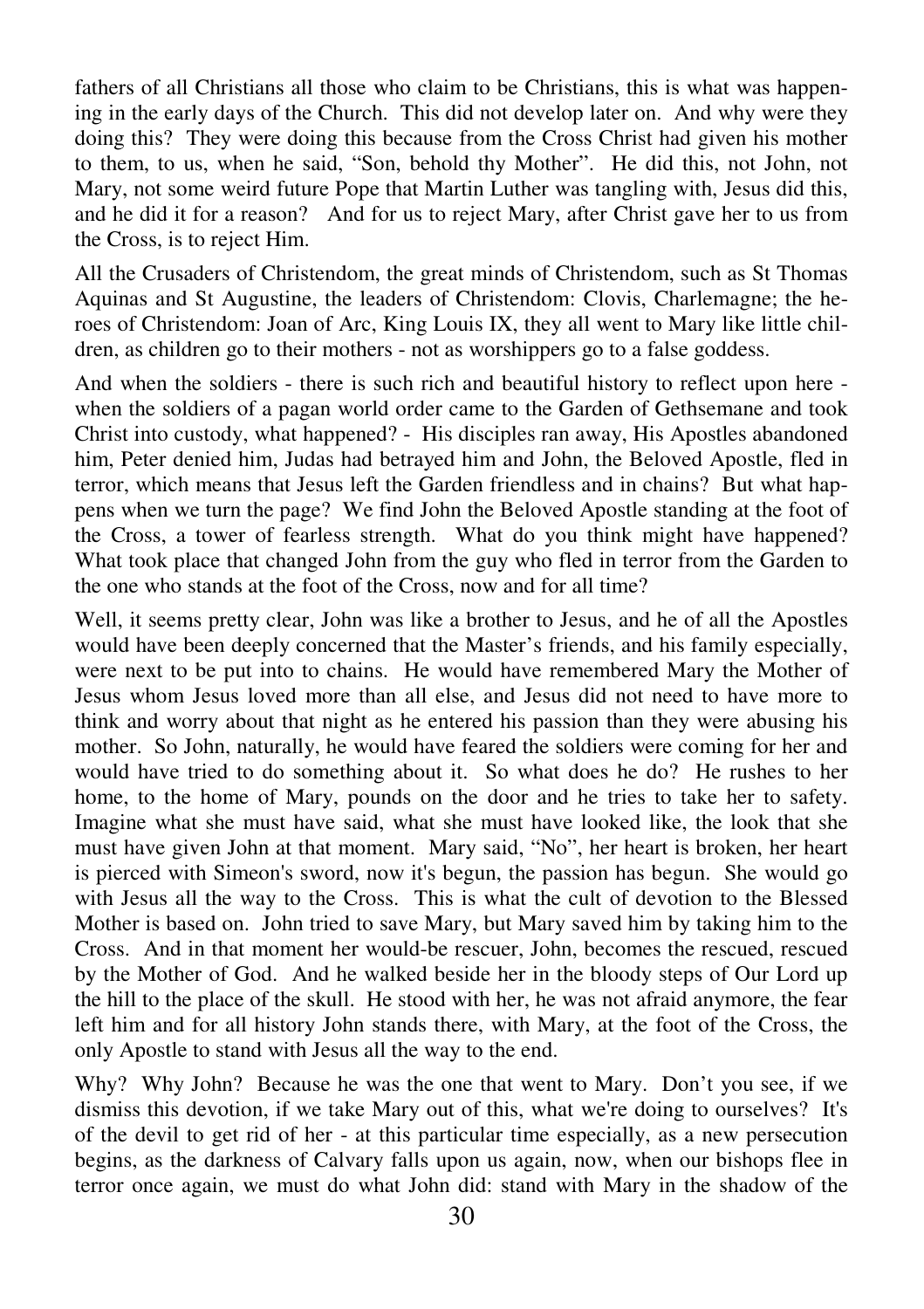Cross. We ask her to ask her Son to protect our families from the Romans, the new Romans.

John is the only Apostle who was not martyred, and why do you suppose that John wasn't martyred, and Mary Magdalene also wasn't martyred, she too stood with Christ at the side of Our Lady to the bitter end. Perhaps the reason they weren't Martyrs is because when Jesus looked down from the Cross and saw how much pain and anguish his afflicted mother was in, he also saw them standing with her, and he never forgot that. So He stood with them in a very special way because they had stood with her.

This is a terrifying moment; fear does not mean lack of faith; fear means you get it, you understand that we're going to be asked to make some serious sacrifices now, or over the next couple of years. They're putting Christ back on the Cross today, on the Cross of human pride, and if we're to keep the faith and live to see Him rise again, as he will, then let us do what those who were closest to him two thousand years ago did, stand with His Blessed Mother in the shadow of the Cross until the persecution ends and the Father calls us home.

Don't lose hope. If you don't share my Catholic faith at least share my Catholic hope that as this persecution begins, all of us together will be given a strength not to abandon the Cross nor to flee for fear of the Romans, for fear of the wolves, but to do whatever we possible can to bring Christ back into the chaos that is this New World Order. We need to stand together and do whatever we possibly can to earn the right to stand at the foot of the Cross until this nightmare passes.

## **SILLY QUESTION, OF COURSE YOU HAVEN'T**

The Marxist activists pretending to be journalists who front the main stream media keep up their propaganda that Biden and the left won the US election fair and square, and that there is no evidence of voter fraud. However, this requires us to believe that Biden, a man who struggled to fill a classroom with his supporters during his campaign, on election day polled more votes than any candidate in American history, doing so well that in 67 counties more people voted for him than there were registered electors in the county.

But have you heard, consumers of the mainstream media drivel, that those electionirregularities cases that State or Federal Courts in the USA have actually consented to do their job and hear both sides, Trump's lawyers have won 2 out of 3? No, silly question, of course you haven't. Instead the sheeple are brain-washed with nonstop claims that Trump's allegations of voter fraud are "baseless", "unsubstantiated", and "unfounded".

#### **FROM THE MAIL BOX**

**NB Because of the toxic atmosphere in which orthodox priests have to work in the modern Church, we never publish their real names. All priests are called Fr Ignobilis and reside in Stat Veritas for the purposes of this mailbox**